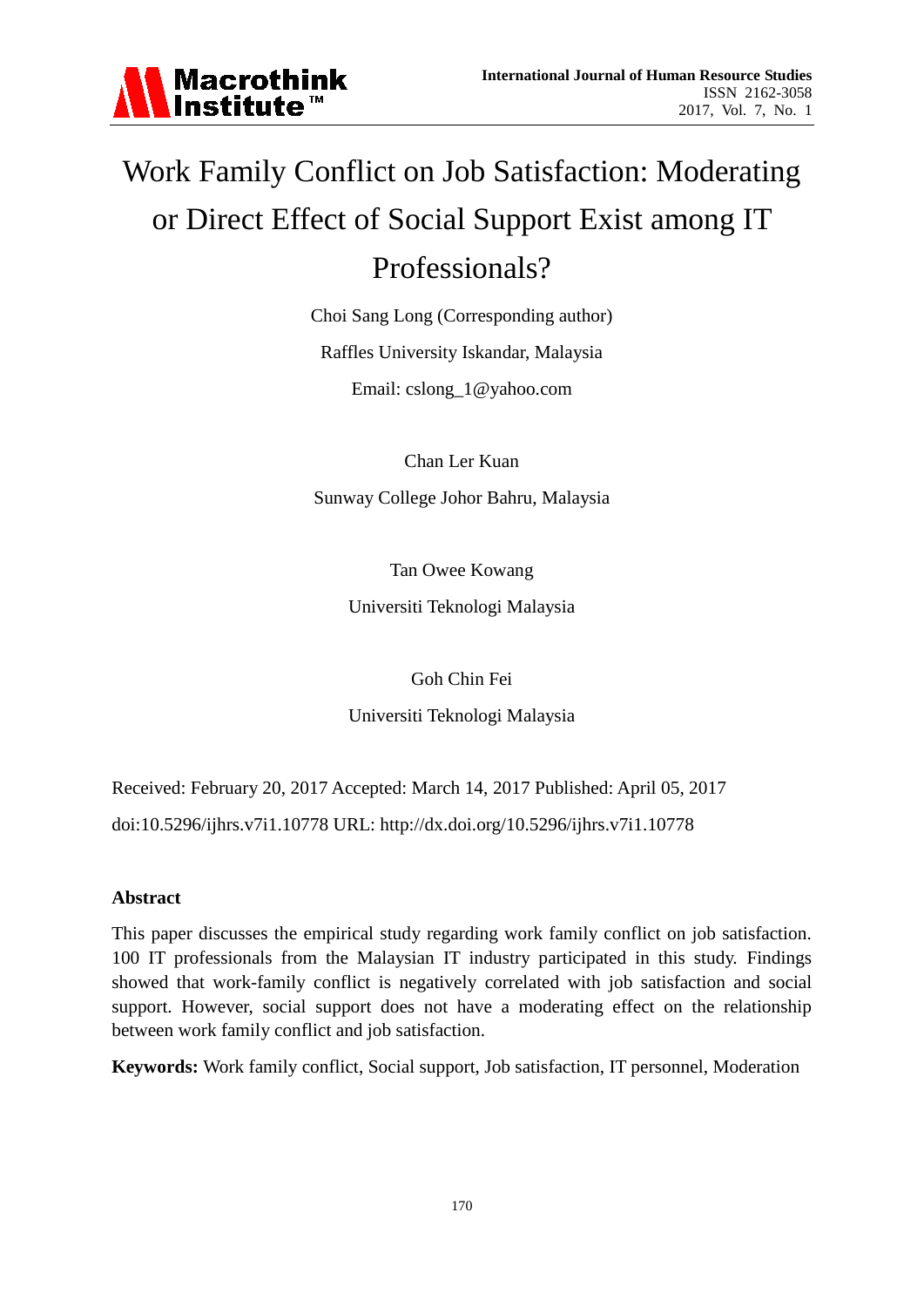

## **1. Introduction**

Work-family conflicts generally occur when the employees are unable to balance their office work, child-family responsibilities, and household chores. This is stressful especially to married employees, and incurs substantive originally avoidable costs to both the employee and the organization (Posig & Kickul, 2004). As emphasized by Allen, Herst, Bruck, and Sutton (2000), the increase in number of dual career couples with young children and significant changes in traditional family structural configurations have resulted in changes in home and family responsibilities for both men and women. The study on such phenomena have mainly focused on western societies (Carnicer, Martínez, Pérez, & Jiménez, 2004; Karatepe & Baddar, 2006)and across many professions, such as nurses, doctor, entrepreneurs, engineers, teachers, police personnel, accountants, and students.

Work life balance (WLB) has always been a concern of employee, employers and researchers in understanding the quality of working life and its relation to broader qualities of life (Renu, 2013; Long & Lee, 2011). In the Information Technology (IT) industry, it has been reported that the entries of female IT professionals in the rapidly developing software service sector have induced profound changes to the labor market in India (Valk & Srinivasan, 2011). This has motivated Valk and Srinivasan (2011) to examine the effect of work and family related factors on WLB of Indian female IT professionals to encourage and ensure continued growth of women participation in the industry.

The IT industry possesses some unique characteristics which are challenging for its professionals, particularly women. Most software companies work on project basis where they provide supports to global organizations across different geographical locations and time zones in IT-related businesses (Ethiraj, Kale, Krishnan, & Singh, 2005). As such, the working environment is highly uncertain and instable, often requiring its professionals to work longer hours (Scholarios & Marks, 2004).

The job pressure surfaces from two sources. Firstly, the time differences which demand the employees to work according to their clients' time zone. Also, the concept of a readily available helpdesk service which therefore demands the software engineers to conduct team meetings and virtual work sessions, forcing them to adopt temporal flexibility and more fluid approach in managing time. Such demands heighten when the team has to hold conference calls outside the traditional eight-to-six workday or accelerate a software project in shifts (Scholarios & Marks, 2004). Secondly, project-based works pose unpredictable workloads and delivery requirements within stipulated timeframe and extensive travelling at times (Mathew, 2007). Moreover, with rapid technology changes, skills quickly obsolete and requires that the software professionals to frequently re-skill. Consequently, extra training and educational hours have to be invested to keep up with these changes (Armstrong, Riemenschneider, Allen, & Reid, 2007).

According to Pemandu (2012), the technology sector in Malaysia accounts for RM37 billion in revenue of six percent of the Gross National Income (GNI) and 40 percent of total exports. Under the launching of initial projects by Digital Malaysia, it has cumulatively contributed RM288 million (US\$87.8 million) in GNI and created 3,335 IT related jobs (Digital News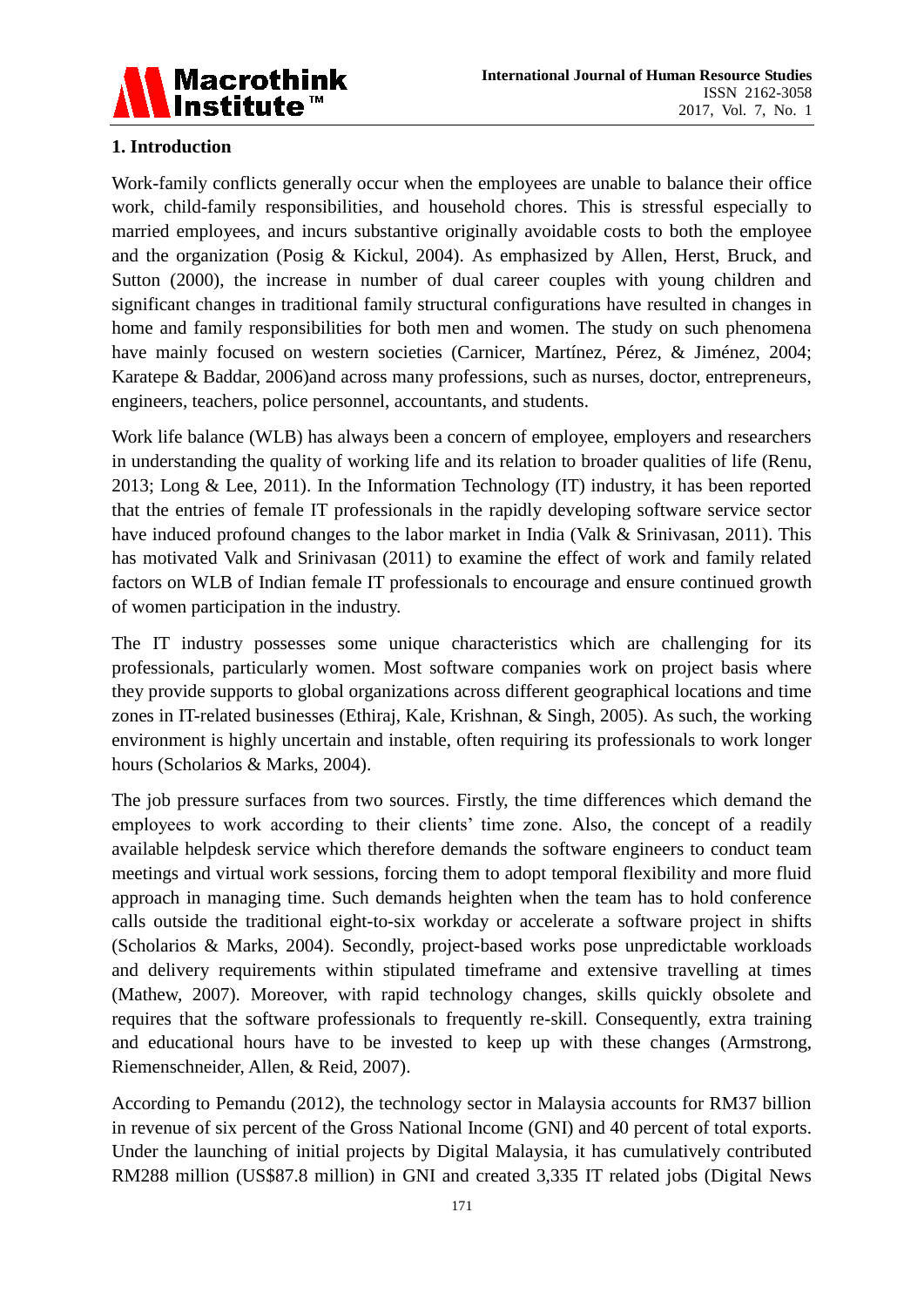

Asia, 2013). In Malaysia, the Multimedia Development Corporation (MDeC) oversees and manages the transformation of Malaysia technology sector into digital economy. MDeC encourages more Malaysians to innovate and venture into entrepreneurship to ensure that great business has the right ecosystem and platforms to become efficient and recognized locally and internationally (Digital News Asia, 2013). The transformation is good for the future of Malaysia. However, it may increase the work-family conflict among IT professional. Therefore, this study has been carried out to examine whether Malaysian IT professionals' job satisfaction is affected by work-family conflict.

## **2. Literature Review**

#### *2.1 Relationship of Work-family Conflict with Job Satisfaction*

Grandely et al (2005) conducted a two-year survey between work-family conflict and job satisfaction where qualitative data were collected from 210 couples with two children and the eldest child aged around 9 to 10 years old. All respondents were Caucasians from working and middle class households around the state of Pennsylvania (Grandey, Cordeiro, & Crouter, 2005). The research supported that work interfere with family (WIF) should be a unique predictor of job satisfaction beyond personal and job characteristics and family interfere with work (FIW).

Anafarta (2010) explored the relationship between work-family conflict and job satisfaction using Structural Equation Model (SEM) approach of 226 health personnel in Turkey. One of the significant findings was that health personnel experience work-family conflict more than FWC. Also, there was a low level of job satisfaction; this is consistent with previous studies related to health employees. The study concluded a low, meaningful, and reverse direction relation between work-family conflict and job satisfaction. These are partially consistent with the meta analysis findings of Kossek and Ozeki(1998) and other studies with various related concepts (Steenbergen, Ellemers, & Elianne, 2009).

Grzywacz and Butler (2005) used objective measure of job characteristics appended to the National Survey of Midlife Development in United States (MIDUS), self-reported job characteristics, and an individual resource characteristic(oriented towards personal growth) to test a theory of work-family facilitation among IT professionals. Result indicated that resource rich jobs enable work-to-family facilitation with higher level reported by individuals in jobs with more autonomy and variety while requiring greater substantive complexity and social skill. There was no support for the hypotheses that these effects would be more pronounced for individuals with higher levels of personal growth. The study found significant differences in the strength of the associations of job characteristics with work-to-family facilitation and work-family conflict, suggesting that they are different construct with distinct antecedents. IT professionals are required to multi task too since the regular tasks may include designing, developing, implementing, and maintaining systems while communicating with clients to get business requirement. Hardware management is also within the job scope in large organizations.

Yu (2011) concluded that work-family conflict has a negative effect on job satisfaction.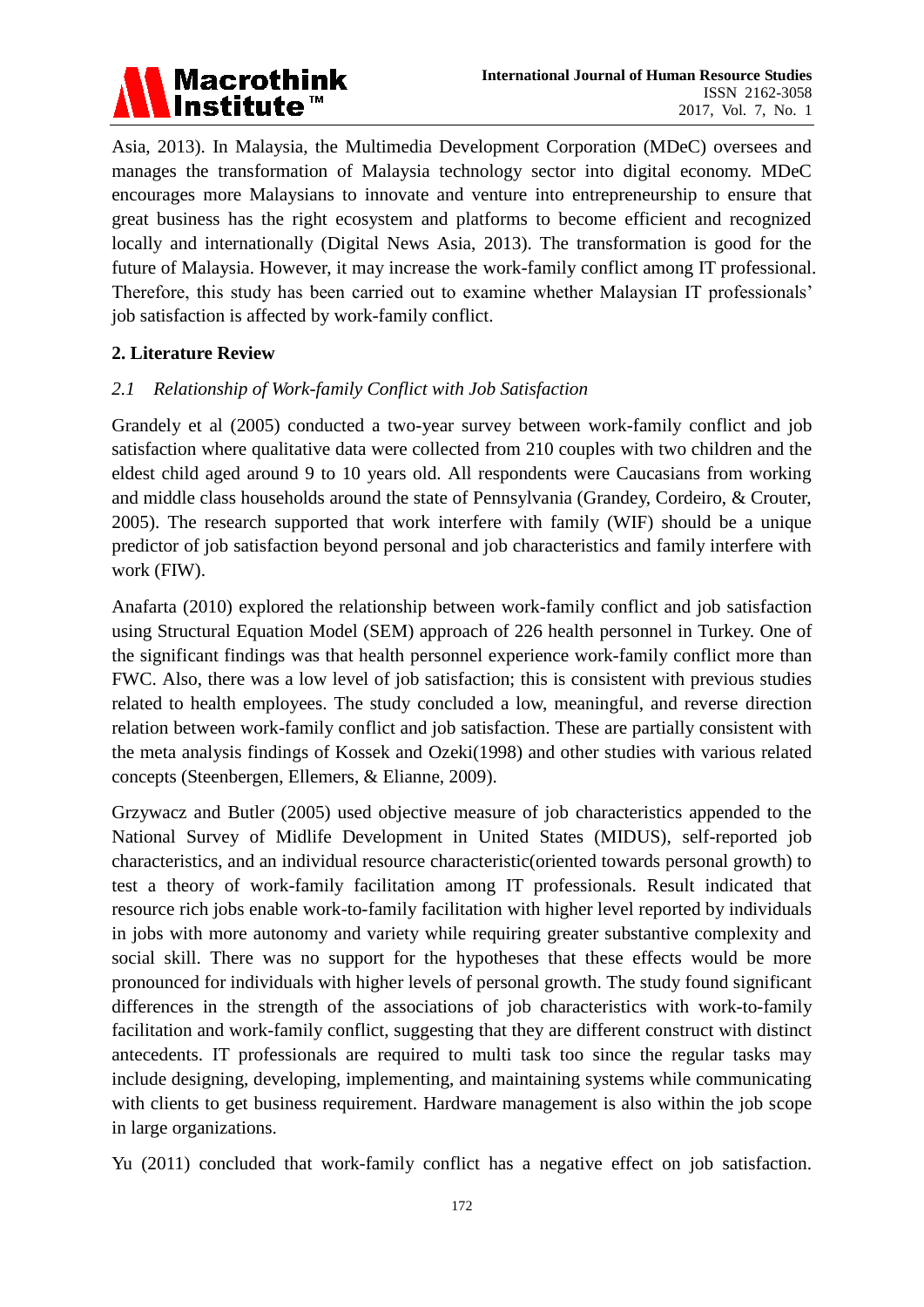

Furthermore, perceived supervisor support not only have direct effects on job satisfaction, but also significantly moderate the relationship between work-family conflict and job satisfaction. The perceived supervisor support is consider an act of social support.

Gallhofer, Paisey, Roberts, and Tarbert (2011) suggest that, many prefer a balance work-lifestyle. Women especially willing to forgone their career opportunities but were happy with the choices that they had made to spend more time with their family members.

Flisbäck and Lindström (2013) explored contemporary Swedish artists' experiences of work-family conflict from a gender perspective. Sweden is a critical case as the country is well-known for its official gender equality policy which stresses the importance of possibilities for women and men to balance family and paid work. The analysis of survey data collected from 2,025 Swedish professional visual artists showed a generally low level of self-reported work-family conflict, but that of women were higher than men. While an OLS regression analysis showed a relationship between the artist' parenting responsibility and their perceived level of work-family conflict overall, for men artists this was so only at the second child. An unequal division of housework had negative consequences for women artists' work-family balance, while the effect brought about by being single was more pronounced among men. This suggests that men, to a greater extent than women, depend on a spouse to handle the balance between work and family. Such pattern of dependence and traditional gender roles in work and caring continue to persist, limiting individuals' choices and actual ability to work.

Based on the above-mentioned discussion, hypothesis 1was developed for this study as follows:

H1: Work-family conflict is correlated with job satisfaction.

## *2.2 Relationship of Social Support with Job Satisfaction*

Woerden, Poortinga, Bronstering, Garrib and Hegazi (2011) examine the relationships in a random sample of 10,000 households in Wandsworth, London. Result suggested health effects of social support from family reduce when social support is obtained by other sources. Furthermore, during social support from peers reduced, job satisfaction is adversely affected.

Moeller and Chung-Yan (2013) examined various types of workplace social support and their interaction with occupational stressors to predict the psychological well-being of university professors. The dichotomous effects of social suport suggested that the impact of social support may be moderated by another variable, such as perceived control over the stressor at hand. This study provided new insight into academic work stress by systematically examining the effects of workplace social support on professors' work stress experience and job satisfaction. This study also extended the understanding on the relationships among stressors, job satisfaction, and social support by providing empirical evidence which showed that workplace social support is neither consistently beneficial nor a uni-dimensional construct.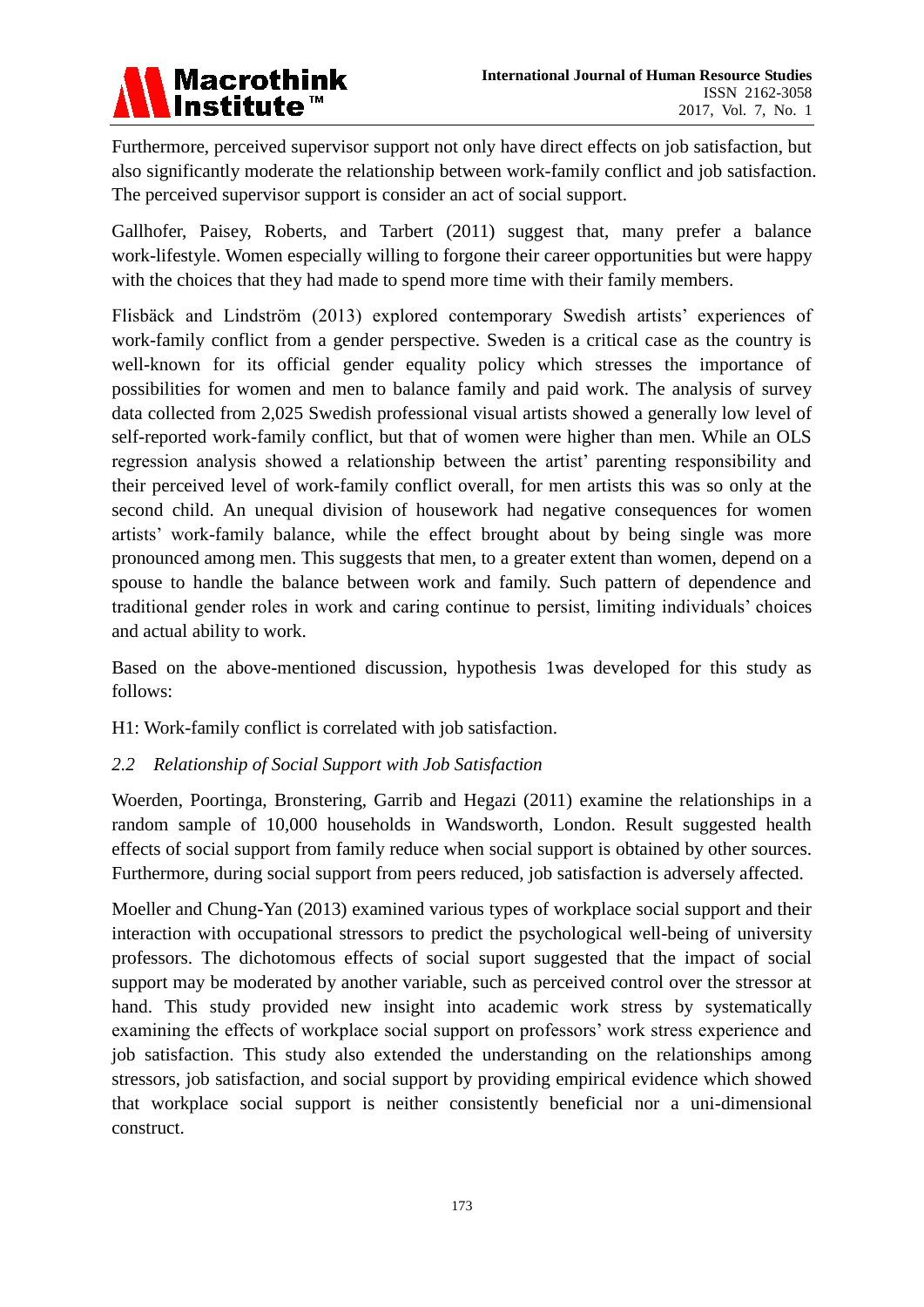

Base on the above literature review, hypothesis 2 was developed as follows:

H2: Social support is correlated with job satisfaction.

## *2.3 Social Support as Moderator between Work Family Conflict and Job Satisfaction*

Social support in workplace is recognized as a significant factor in job stress according to Bradley and Cartwright(2002). However, it is not well-specified in conceptual models of job stress. The complexity of social support processes presents considerable challenges to empirical research in the field. Some of the issues relevant to the study of social support in the workplace are illustrated by job demand control model of stress (Karasek & Theorell, 1990).

Yu (2011)stressed that the relationship between work-family conflict and job satisfaction is contingent on the level of perceived supervisor support. The relationship between work-family conflict and job satisfaction is greater for those who perceive low levels of supervisory support.

Rathi and Barath (2013) aimed to explore the moderating effect of social support from co-workers on the relationship between work-family conflict, job satisfaction, and family satisfaction for Indian police officers. The result showed that the linkage between work-family conflict and family satisfaction was affected by the level of support of the co-workers.

Lehner et al. (2013) contributed to the understanding of psychosocial factors in the German information and communication technology sector by exploring the relationships between sources of work place social support and work engagement. The two components of social support emphasized here were supervisor support and co-worker support, which showed discrete effects on work engagement component, namely vigor, dedication, and absorption. In general, supervisor support had stronger association with work engagement than co-worker support among ICT employees.

Consideration on social support as moderator seems to be inconsistent. Thus, further research on the moderating effect of social support on work family conflict and job satisfaction has to be done. This had brought to the formulation of the hypothesis below:

H3: Social support moderates the relationship between work-family conflict and job satisfaction.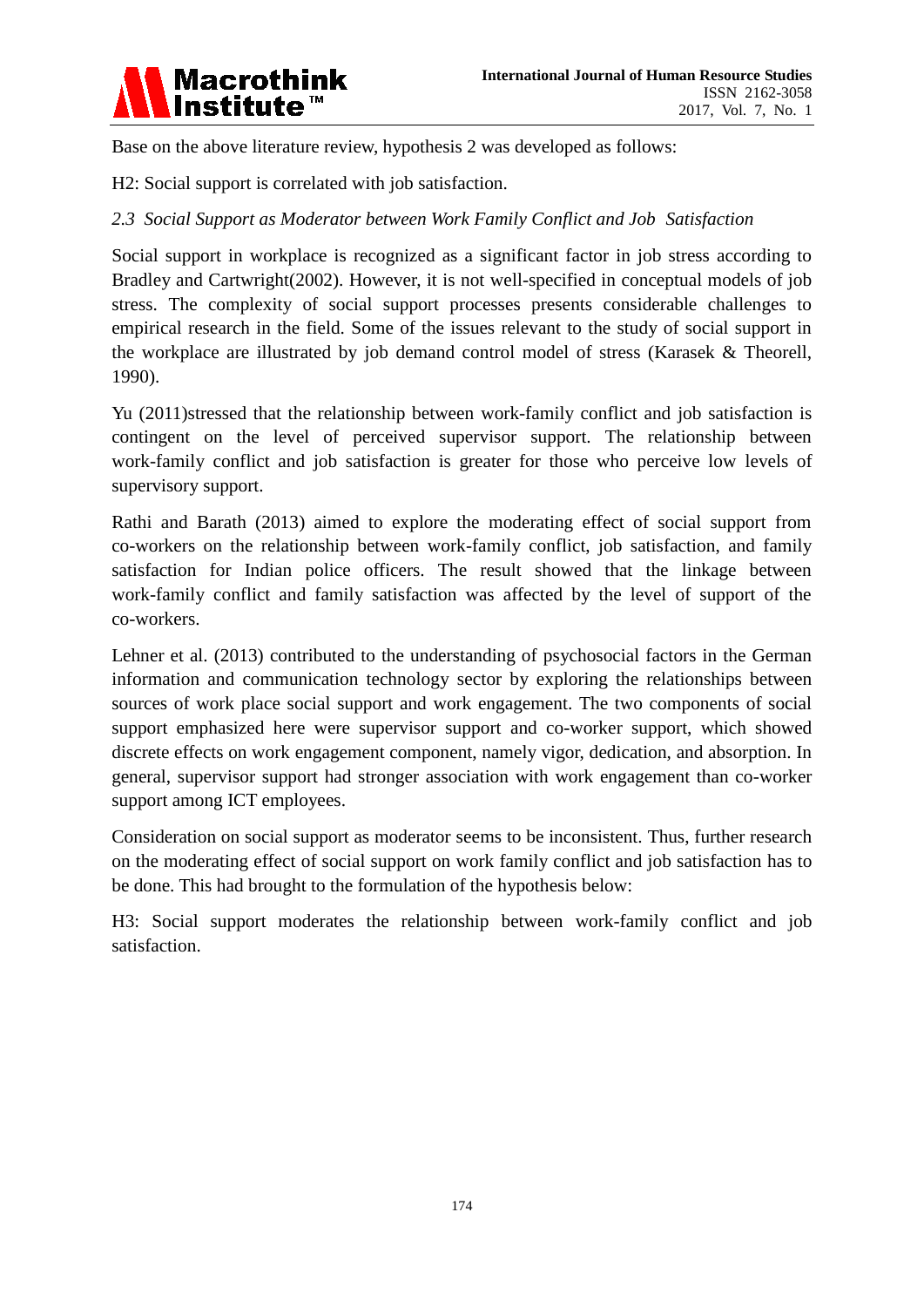

# *2.4 Conceptual Framework*

The conceptual framework of this study is shown in Figure 1.



Figure 1: Conceptual Framework

## **3. Method**

In this study, quantitative and statistical methods such as regression, quantitative analysis, and statistical test were carried. According to Leedy (1993), quantitative research is an impersonally experimental approach which manipulates variables and controls natural phenomena by raising hypotheses and testing them against the reality hard facts. This was deemed the suitable to explain the level of relationship among the variables investigated here.

## *3.1 Sample Size*

A total of 100 trainees from Malaysian Institutions of Higher Learning (IHLs) were selected by the Infosys Malaysia Technical Committee to undergo the Infosys 'Campus Connect' program jointly initiated by the Ministry of Higher Education (MOHE), Multimedia Development Corporation (MDeC), and Infosys Technologies Limited, India (Pusat Teknologi Maklumat, 2011). This program is a training platform for fresh graduates to prepare them for the industry using real life consumer projects and relevant modules such as analysis of algorithm, programming fundamentals, advanced Java programming, and soft skills training. Our researcher was a participant of this program in 2010, and had gained permission from MDeC to assess 400 emails of participants from year 2007 to 2010 to conduct this research. An additional of 66 respondents was trainers or members of the Infosys Malaysia Technical Committee.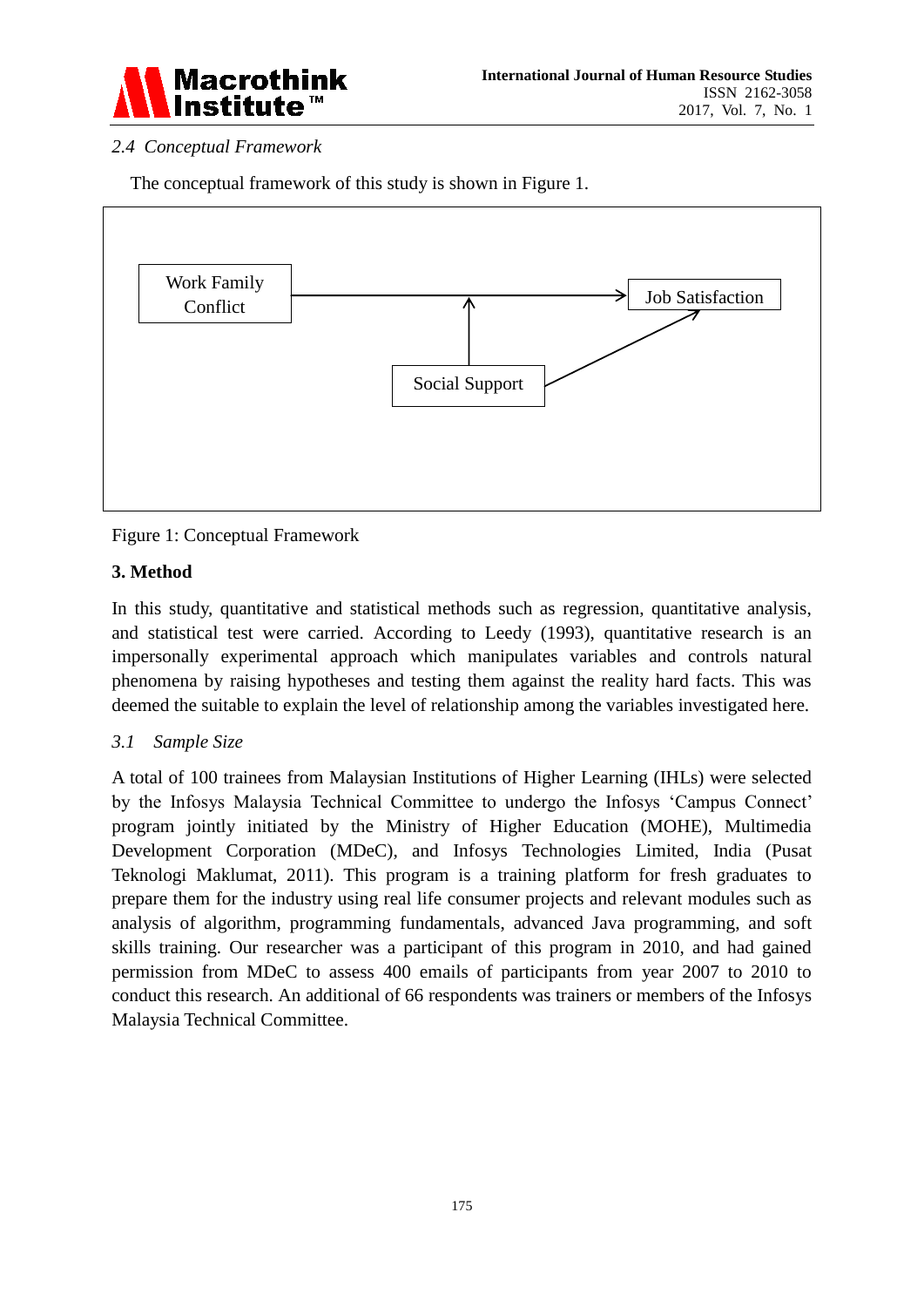

|  |  | Table 1: Population of Infosys Campus Participants |
|--|--|----------------------------------------------------|
|  |  |                                                    |

| N <sub>0</sub> | <b>Infosys Batch</b>                    | <b>Number of participants</b> |
|----------------|-----------------------------------------|-------------------------------|
| 1              | <b>Technical Committee and Trainers</b> | 66                            |
| 2              | Year 2007                               | 100                           |
| 3              | <b>Year 2008</b>                        | 100                           |
| $\overline{4}$ | <b>Year 2009</b>                        | 100                           |
| 5              | <b>Year 2010</b>                        | 100                           |
|                | TOTAL.                                  | 466                           |

The 466English questionnaires were distributed to the respondents, but 48 were rejected because of invalid email addresses. Thus, the sample size became 418. Tabachnick and Fidell (2007) (cited in Pallant (2010)) put forth a formula for calculating sample size requirements, taking into account the desired number of independent variables:  $N > 50 + 8m$  (where m=number of independent variables.) This study has one independent variable (work-family conflict). According to this formula, the sample size of this study had met its requirement  $(100$  respondents  $>$  target 58).

The study also aimed to investigate the moderating effect of social support on the relationship among work family conflict, job satisfaction, and family satisfaction. Gender was measured by an ordinal variable where 1 was for male and 2 was for female. Age was measured in continuous years and categorised into four age group range (less than 20 years old, 20 to 30 years old, 31 to 40 years old, and 40 years and above). Average working hours (AWH) was measured in continuous hours and categorised into four groups (less than 10 hours, 10 to 30 hours, 31 to 40 hours and 40 hours and above).

#### *3.2 Measures*

The measurement used in this study was basedon Rathi and Barath (2013) and O'Driscoll, Brough, and Kalliath (2004).All questionnaire items were tailored to suit the Malaysian IT professional context. Classification of variables in the questionnaire is shown in Table 2below.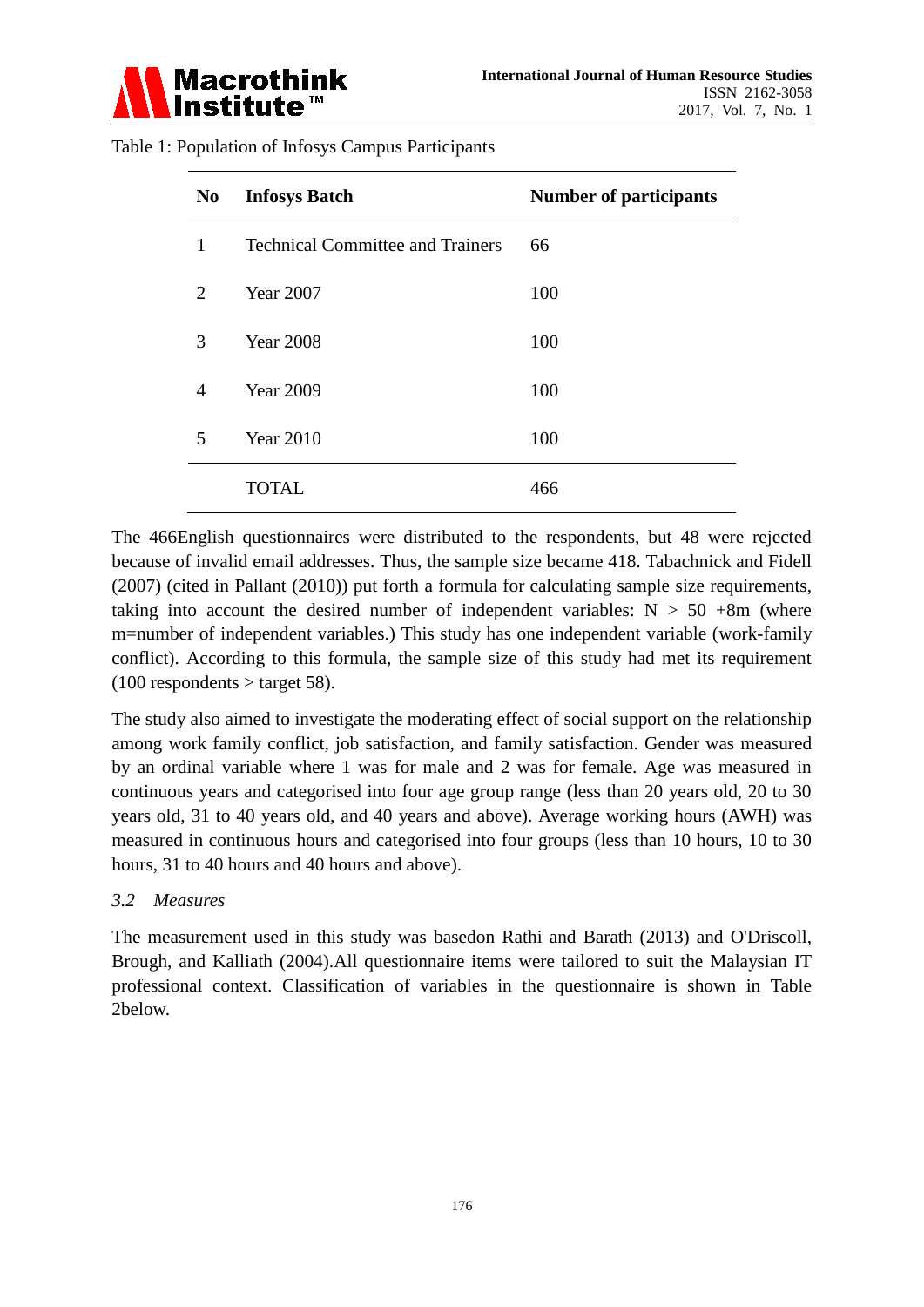

| <b>Variables</b>            | <b>Questions</b> | Cronbach alpha |
|-----------------------------|------------------|----------------|
| <b>Work-Family Conflict</b> | $Q_4 - Q_7$      | 0.931          |
| <b>Job Satisfaction</b>     | $Q8 - Q9$        | 0.883          |
| Social Support              | $Q1 - Q3$        | 0.815          |

Table 2: Classification of Questionnaire's Questions

Comparison of reliability analysis was done between pilot test and questionnaire. Independent variable (work family conflict) showed a Cronbach alpha measure of 0.931 in questionnaire. Dependent variable (job satisfaction) showed Cronbach alpha measure of 0.883 in questionnaires. Meanwhile, moderator variable (social support) showed Cronbach alpha measure of 0.815 in questionnaires. Most of the items' reliability analyses were above 0.7. It meant that the items in questionnaire were significant. Summary on comparison of reliability analysis is shown in Table 2.

## **4. Data Analysis**

## *4.1 Description of respondents*

The response rate was 24 percent, translated into a 100 completed questionnaires retrieved from 418 sent questionnaires. There were 41 male and 59 female respondents. 83 respondents were within 20 to 30 years old, 11 respondents were 31 to 40 years old, while the rest were 40 years old and above. On a weekly basis, 51 respondents had an average of 40 working hours, 34 respondents worked 31 to 40 working hours, 9 respondents had 10 to 30 working hours while only 9 respondents had 9 working hours. 11 respondents were from other industries and the rest were from the IT industry. 8 respondents were from the banking industry, 6 were from the manufacturing industry, 5 respondents developed mobile applications, 3 respondents were from the telecommunication industry, 3 respondents were from the oil and gas industry, 2 respondents were from the networking industry, 2 respondents had multimedia background, and the remaining 2 respondents were from the healthcare industry. 77 respondents were single while 22 respondents were married. The demographic data is showed in Table 3 below.

| Table 3: Demographic data of respondents |  |
|------------------------------------------|--|
|------------------------------------------|--|

| Demographic<br><b>Data</b> | <b>Choices</b> | N   | Valid $(\%)^*$ | <b>Accumulation</b> |
|----------------------------|----------------|-----|----------------|---------------------|
| Gender                     | Male           | 41  | 41             | 41                  |
|                            | Female         | 59  | 59             | 100                 |
|                            | Total          | 100 | 100            |                     |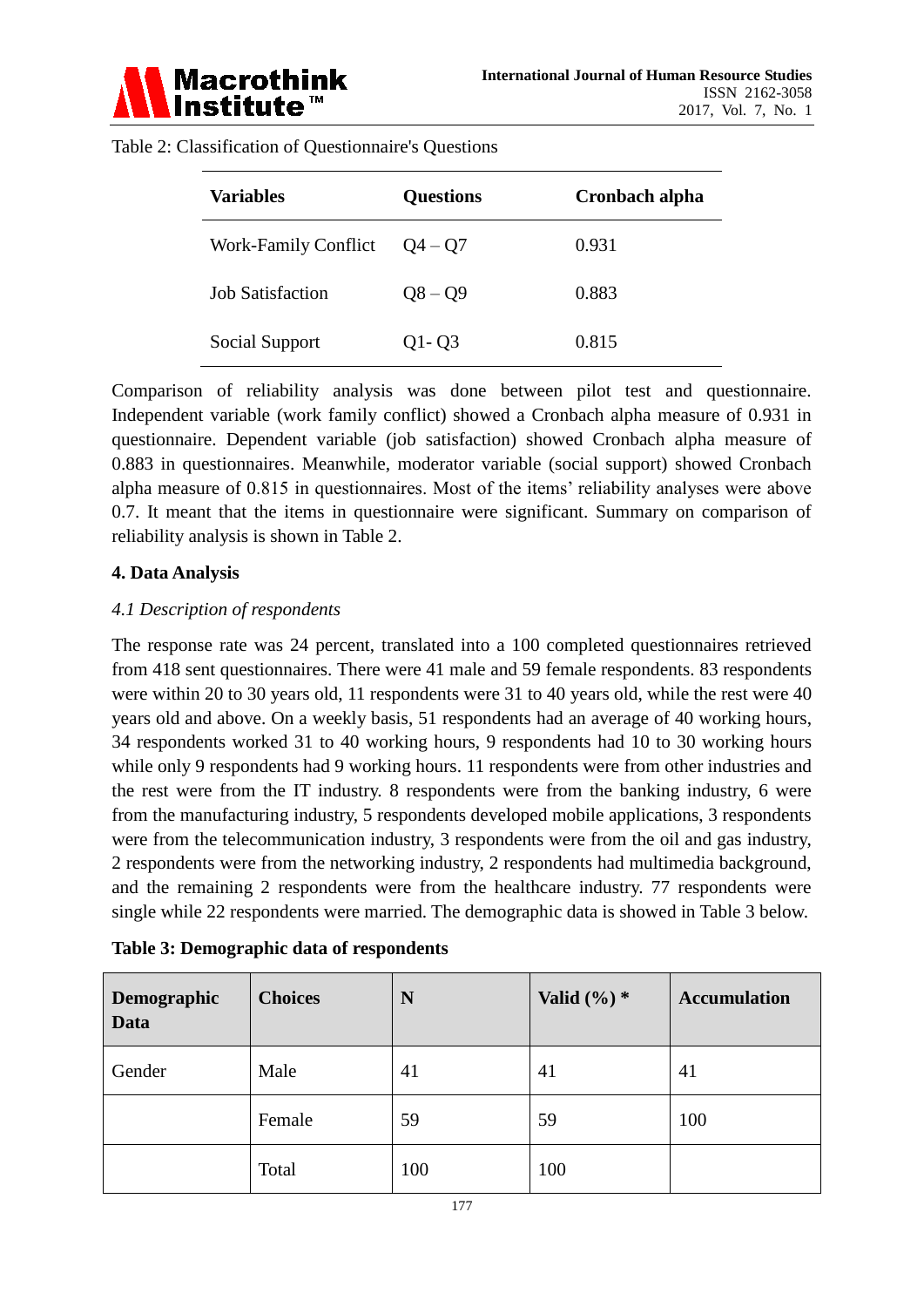

| <b>Marital Status</b>           | Single              | 77             | 77             | 77    |
|---------------------------------|---------------------|----------------|----------------|-------|
|                                 | Married             | 22             | 22             | 99    |
|                                 | Divorced            | $\mathbf{1}$   | $\mathbf{1}$   | 100   |
|                                 | Total               | 100            | 100            |       |
| Average<br><b>Working Hours</b> | Under 10            | 9              | 9              | 9     |
|                                 | $10\ {\rm To}\ 30$  | 6              | 6              | 15    |
|                                 | 31 To 40            | 34             | 34             | 49    |
|                                 | Above 40            | 51             | 51             | 100   |
|                                 | Total               | 100            | 100            |       |
| Age (years old)                 | 20 to 30            | 83             | 83             | 83    |
|                                 | 31 to 40            | 11             | 11             | 94    |
|                                 | More than 40        | 6              | 6              | 100   |
|                                 | Total               | 100            | 100            |       |
| Industry Type                   | Banking             | $8\,$          | $8\,$          | $8\,$ |
|                                 | Manufacturing       | 6              | 6              | 14    |
|                                 | Software            | 49             | 49             | 63    |
|                                 | Telecom<br>services | 3              | 3              | 66    |
|                                 | Networking          | $\mathbf{2}$   | $\overline{2}$ | 68    |
|                                 | Multimedia          | $\overline{2}$ | $\mathbf{2}$   | 70    |
|                                 | <b>Health Care</b>  | $\mathbf{2}$   | $\mathbf{2}$   | 72    |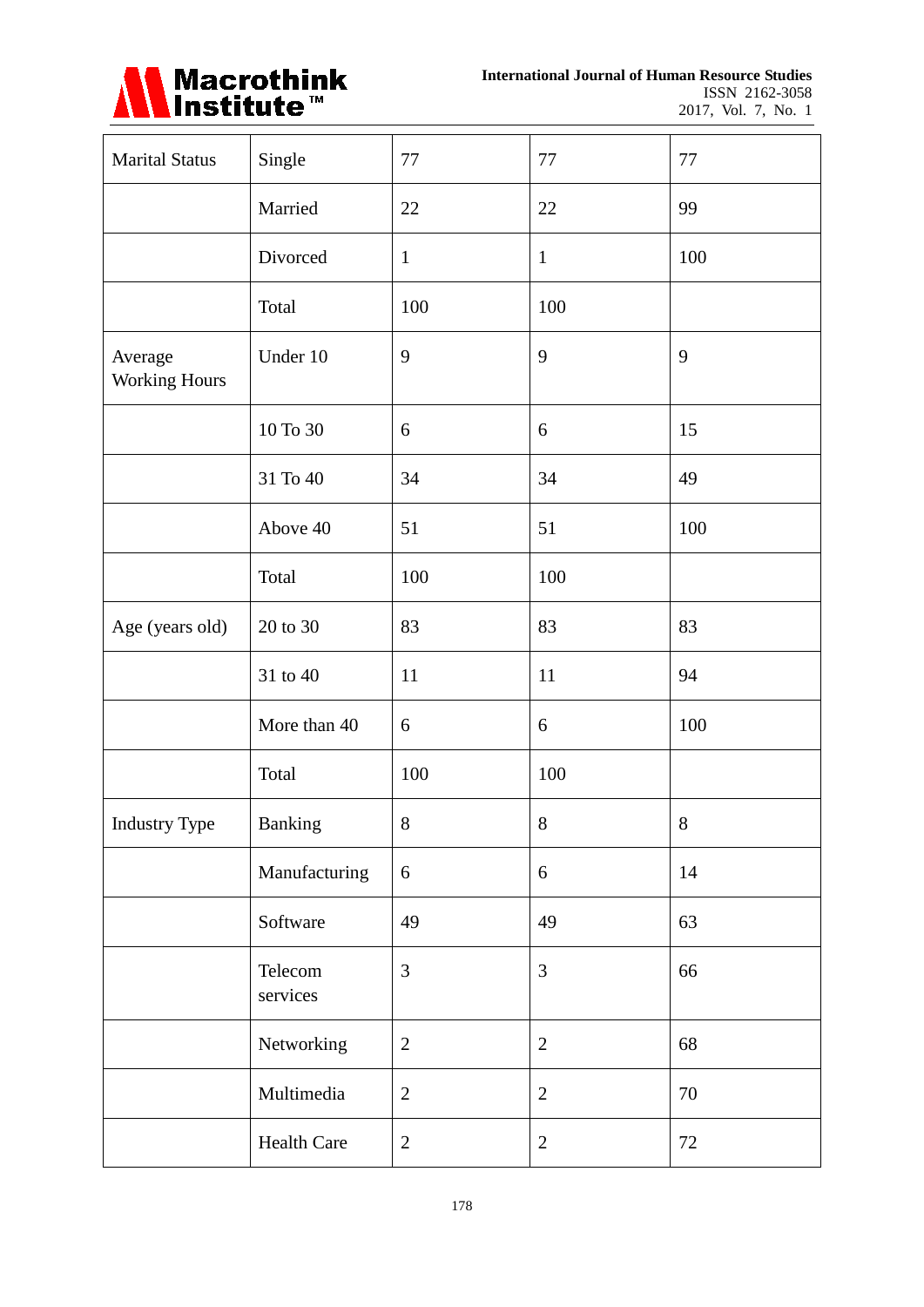

| Web Based             | 9   | 9   | 81  |
|-----------------------|-----|-----|-----|
| Mobile<br>Application | 5   | 5   | 86  |
| Oil & Gas             | 3   | 3   | 89  |
| Others                | 11  | 11  | 100 |
| Total                 | 100 | 100 |     |

## *4.2 Methods of Data Analysis*

Two methods of data analysis were used to interpret the findings of this study: (i) Pearson's Product Moment Correlation and (ii) Hierarchy multiple regression analysis. Pearson's Product Moment Correlation (Pallant, 2010) was used to determine the linear relationships between work family conflict and job satisfaction as well as between social support and job satisfaction.

The hierarchy multiple regression analysis method was used to examine the moderating effect of social support towards work-family conflict on job satisfaction. According to ORSP KEAN (2004), moderation implied on interaction is shown when the moderating variable (SS) changes the direction or magnitude of the relationship. In this case, the PROCESS Model which had been described, documented, and developed by Mr Andrew F. Hayes was used.This model was developed to estimate moderated mediation models with multiple mediators, multiple moderators of individual path, and interactive effect of moderators on individual paths; it is also able to model with dichotomous outcomes (Hayes, 2013).

## *4.3 Inferential Data Analysis*

The results of inter-correlations analysis are shown in Table 4 below.

| Variables Means |      | <b>SD</b> | -1                 | 2     | 3     | $\overline{4}$ | 5      | 6 |
|-----------------|------|-----------|--------------------|-------|-------|----------------|--------|---|
| <b>WFC</b>      | 4.05 | 1.546     | 0.931              |       |       |                |        |   |
| <b>JS</b>       | 4.52 | 1.398     | $-0.389**$         | 0.883 |       |                |        |   |
| <b>SS</b>       | 3.75 | 0.705     | $-0.281**$ 0.415** |       | 0.815 |                |        |   |
| Age             | 2.23 | 0.548     | $-0.053$           | 0.080 | 0.063 |                |        |   |
| Gender          | 1.59 | 0.494     | $-0.034$           | 0.129 | 0.025 | $-0.021$       | $\sim$ |   |

Table 4: Mean, standard deviation, and inter-correlations of this study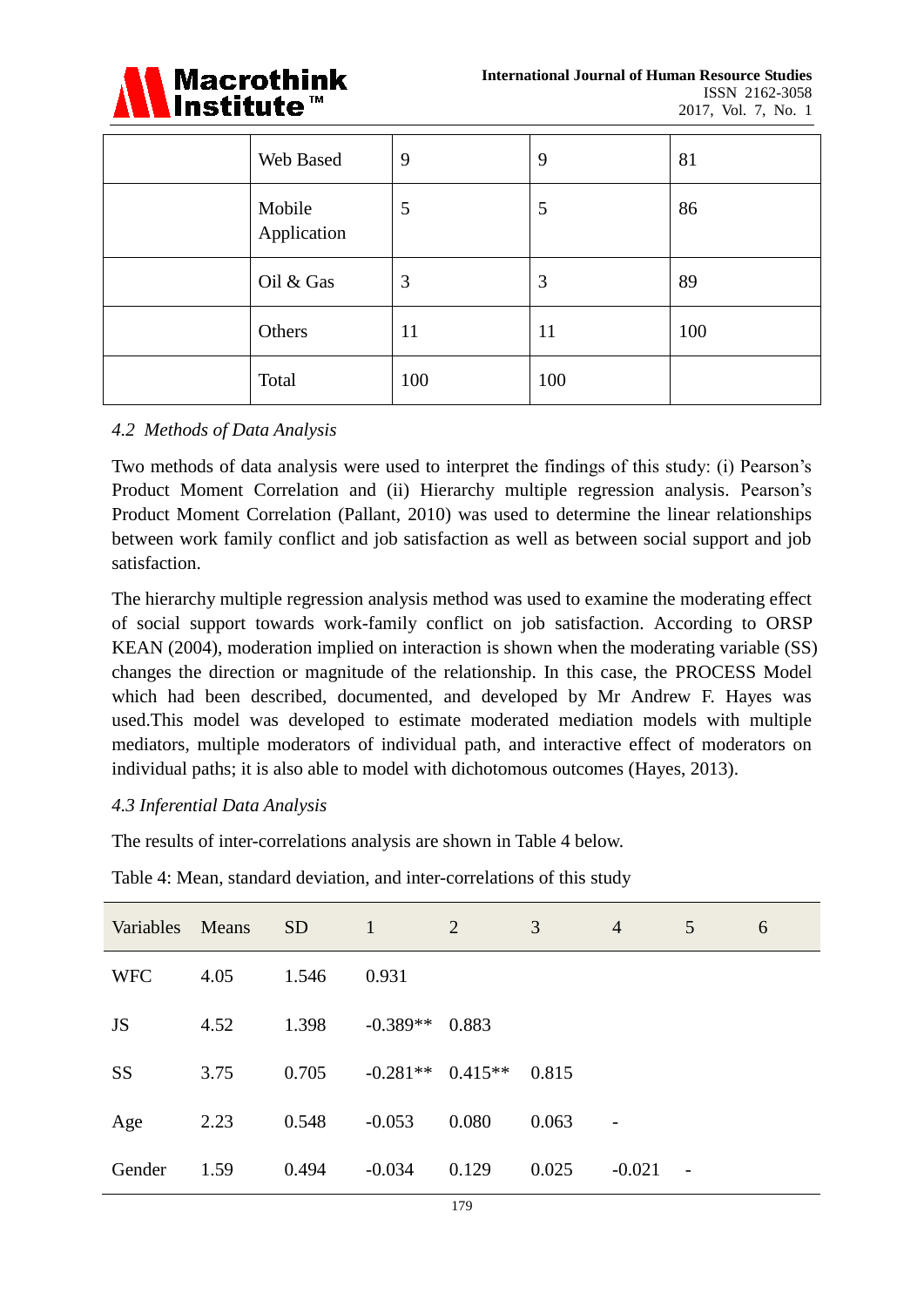

| AWH 3.27 0.930 0.136 0.147 0.202* 0.055 -0.042 - |  |  |  |  |
|--------------------------------------------------|--|--|--|--|
|                                                  |  |  |  |  |

\*\*. Correlation is significant at the 0.01 level (2-tailed)

\*. Correlation is significant at the 0.05 level (2 tailed)

*4.4 Pearson Product-moment Correlation Coefficient*

Preliminary analyses were performed to ensure no violation of the assumptions of normality, linearity, and homo-scedasticity (Pallant, 2010). A strong and negative correlation was found between work family conflict and job satisfaction where  $r = -0.389$ ,  $n = 100$ , and  $p < 0.005$ . In other words, high levels of work family conflict were found to be associated with lower levels of job satisfaction. With this, *H1* which stated: *"Work family conflict is correlated with job satisfaction"* is supported.

Table 5 : Model Summary of Hypothesis 1

| Model R        |                   |       | R Square Adjusted R Square Std. Error of Estimate Significant |       |
|----------------|-------------------|-------|---------------------------------------------------------------|-------|
| $\overline{1}$ | $0.389^a$ $0.151$ | 0.143 | 2.589                                                         | 0.000 |

The relationship between social support and job satisfaction showed a strong and negative correlation where  $r = -0.425$ ,  $n = 100$ , and  $p \le 0.005$ . As such, high levels of social support brought lower levels of job satisfaction. This supported H2, which stated that: "*Social support is correlated with job satisfaction".*

Table 6 : Model Summary of Hypothesis 2

| Model R |                   |       | R Square Adjusted R Square Std. Error of Estimate Significant |       |
|---------|-------------------|-------|---------------------------------------------------------------|-------|
|         | $0.415^a$ $0.173$ | 0.164 | 1.278                                                         | 0.000 |

#### *4.5 Moderating Effect of Social Support*

Value of  $\mathbb{R}^2$  reveals that 25.2% of the variance in job satisfaction could be significantly explained by independent variable (work-family conflict) and moderator (social support). The Beta value was -0.097 for work-family conflict, 0.849 for social support, and -0.043 for moderator social support. This indicated that the job satisfaction of IT professionals could increase when work-family conflict decrease without the moderating effect of social support. p>0.05 meant that the moderating effect of social support was not significant in the relationship of work-family conflict and job satisfaction. The variance inflation factor (VIF) from Table 7 below isless than 10, which suggested that the model is free from multicollinerality problem (Hair, Black, Babin, Anderson, & Tatham, 2006). The fact that F  $(3, 1.502) = 10.923$  and  $p > 0.01$  showed that the interaction term was not significant. Other than that,  $R^2$  change was 0.001 and Significant F Change was0.686, which indicated that there was no potentially significant moderating effect between work-family conflict and job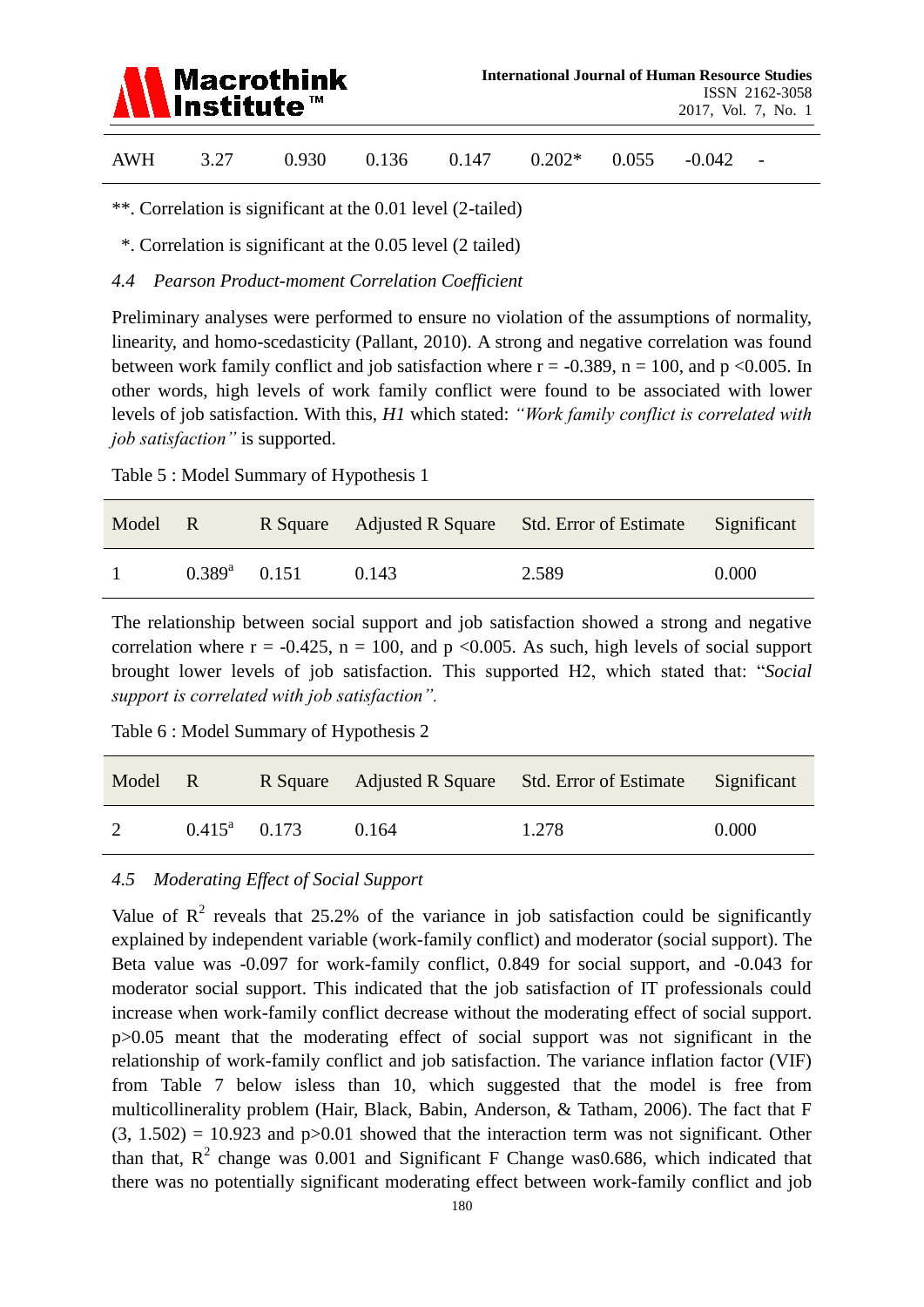

satisfaction. Thus,*H3* which stated that "*H3: Social support moderates the relationship between work family conflict and job satisfaction"* was rejected.

| Variables    | Independent Job Satisfaction (Dependent Variable) |                  |                 |          |       |            |  |  |
|--------------|---------------------------------------------------|------------------|-----------------|----------|-------|------------|--|--|
|              | Beta                                              | <b>Std Error</b> | <b>Std Beta</b> | $-t$     | Sig   | <b>VIF</b> |  |  |
| (Constant)   | 2.382                                             | 2.050            |                 | 1.162    | 0.248 |            |  |  |
| <b>WFC</b>   | $-0.097$                                          | 0.428            | $-0.107$        | $-0.227$ | 0.821 | 8.816      |  |  |
| <b>SS</b>    | 0.849                                             | 0.501            | 0.428           | 1.693    | 0.004 | 8.230      |  |  |
| WFC x SS     | $-0.043$                                          | 0.106            | $-0.189$        | $-0.406$ | 0.686 | 7.970      |  |  |
| $\mathbf R$  | 0.504                                             |                  |                 |          |       |            |  |  |
| $R^2$        | 0.254                                             |                  |                 |          |       |            |  |  |
| $\mathbf{F}$ | 10.923                                            |                  |                 |          |       |            |  |  |
| Sig          | 0.00                                              |                  |                 |          |       |            |  |  |

Table 7 : Multiple regression of Job Satisfaction, Work-family Conflict, and Social Support

#### Table 8 : Computation of Regression Equations

| <b>Model</b> | <b>Regression Equation</b>                   |  |  |
|--------------|----------------------------------------------|--|--|
| Model 1      | $JS = a + b1WFC$                             |  |  |
| Model 2      | $JS = a + b_1WFC + b_2SS$                    |  |  |
| Model 3      | $JS = a + b_1WFC + b_2SS + b_3WFC \times SS$ |  |  |

If P>0.05, then social support is not a moderator and therefore is not indicative of a moderating effect. The P value of model 3 was 0.686. In order words, the moderating effects of social support did not explain the 1% of variance in research output.

JS= 2.382 - 0.097WFC + 0.849SS - 0.043WFC x SS

**Equation for Social Support**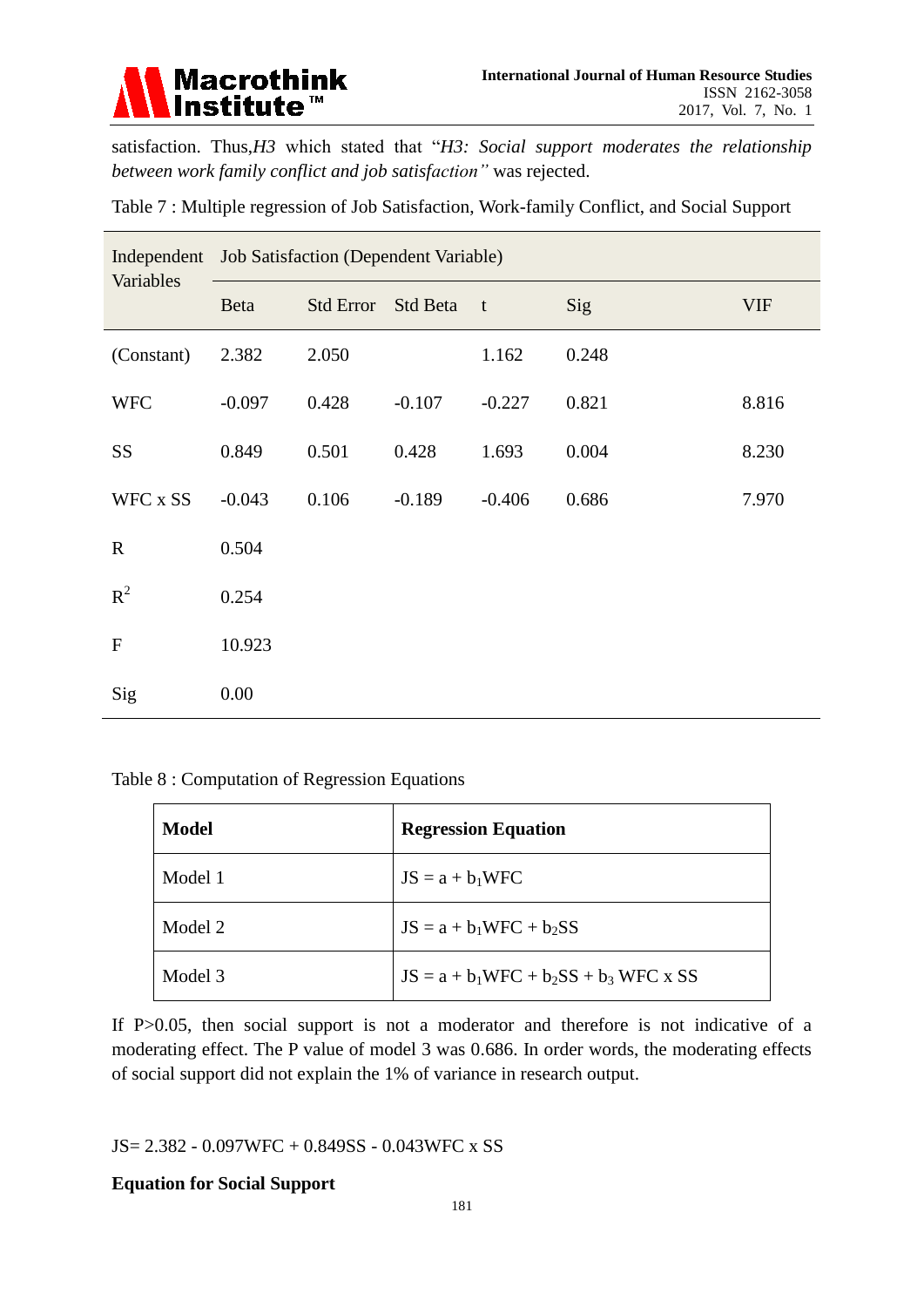

a) Equation for social support (dummy coding for social support  $= 1$ )

JS= 2.382 - 0.097WFC + 0.849SS - 0.043WFC x SS

JS= 2.382 - 0.097WFC + 0.849(1) -0.043WFC (1)

 $JS = 3.231 - 0.14$  WFC

b) Equation for no social support (dummy coding for no social support  $= 0$ )

JS= 2.382 - 0.097WFC + 0.849SS - 0.043WFC x SS

JS= 2.382 - 0.097WFC + 0.849(0) -0.043WFC (0)

JS = 2.382 - 0.097WFC

Refer to Table 9, high level and low level of WFC is calculated

Table 9 : Different Level for work-to-family conflict and social support

| <b>Variable</b>         | <b>Level</b>      | <b>Value</b>                 |  |
|-------------------------|-------------------|------------------------------|--|
| Work-to-family conflict | High Level        | $4.0525 + 1.54572 = 5.5997$  |  |
|                         | Low Level         | $4.0525 - 1.54572 = 2.50678$ |  |
|                         |                   |                              |  |
| Social Support          | <b>High Level</b> | $3.75 + 0.705 = 4.455$       |  |
|                         | Medium Level      | 3.75                         |  |
|                         | Low Level         | $3.75 - 0.705 = 3.045$       |  |
|                         |                   |                              |  |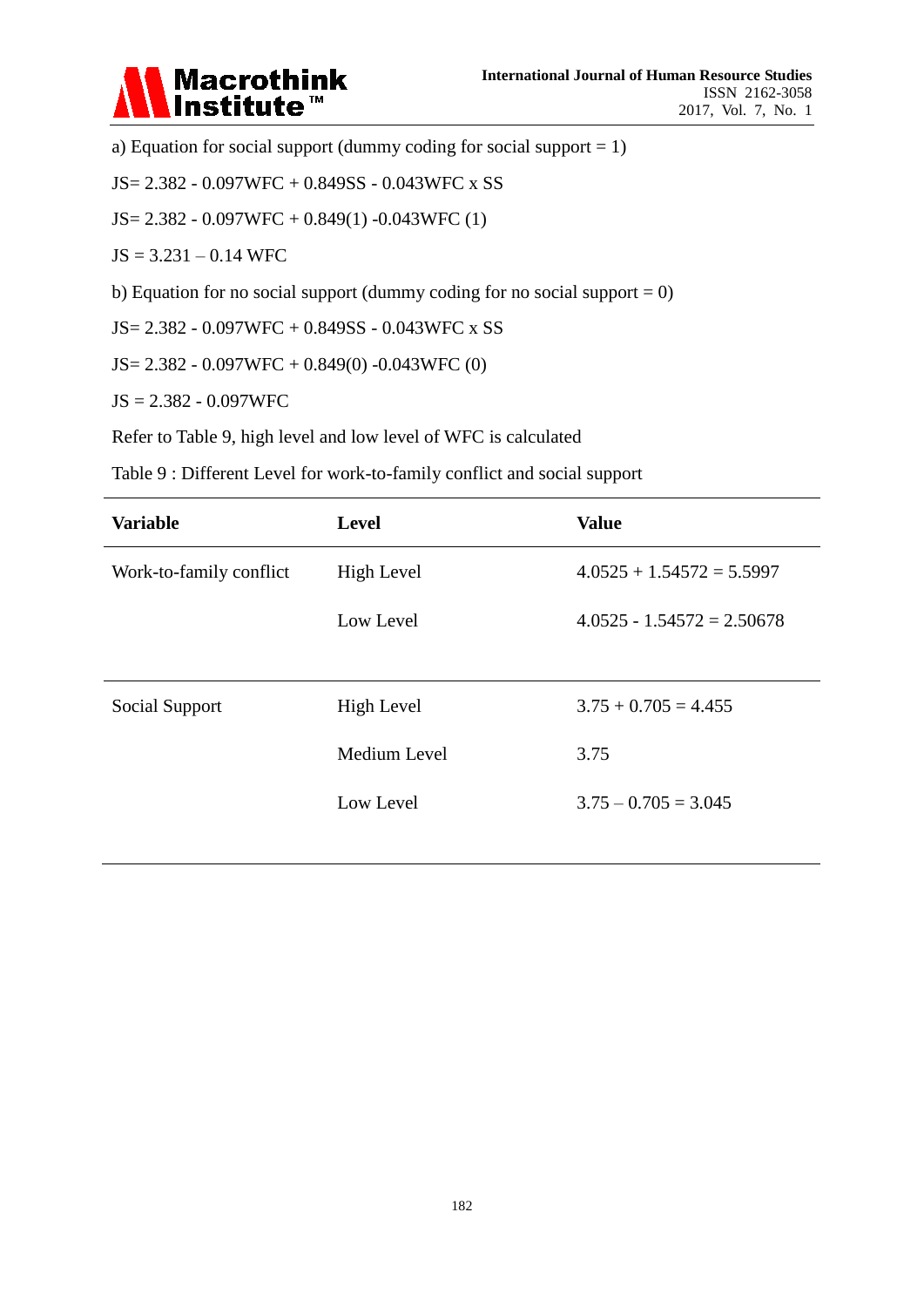



Figure 2: Slope for work-family conflict relationship for social support and non-social support

Since the moderating effect was not significant, there was no interference between the two relationships. Result indicated a moderating effect between work-family conflict and job satisfaction among IT professionals who had social support.

| Table 10 : Equation Values of Job Satisfaction |
|------------------------------------------------|
|------------------------------------------------|

| Simple Slope | Formula                     | WFC-High      | WFC-Medium   | WFC-Low       |
|--------------|-----------------------------|---------------|--------------|---------------|
|              |                             | $WFC = 5.596$ | $WFC = 4.05$ | $WFC = 2.504$ |
| SS-High      | $6.164 - 0.289$ WFC         | 4.557         | 5.003        | 5.450         |
| SS-Medium    | $5.566 - 0.258$ WFC         | 4.122         | 4.521        | 4.920         |
| SS-Low       | $4.967 - 0.228$ WFC $3.691$ |               | 4.044        | 4.396         |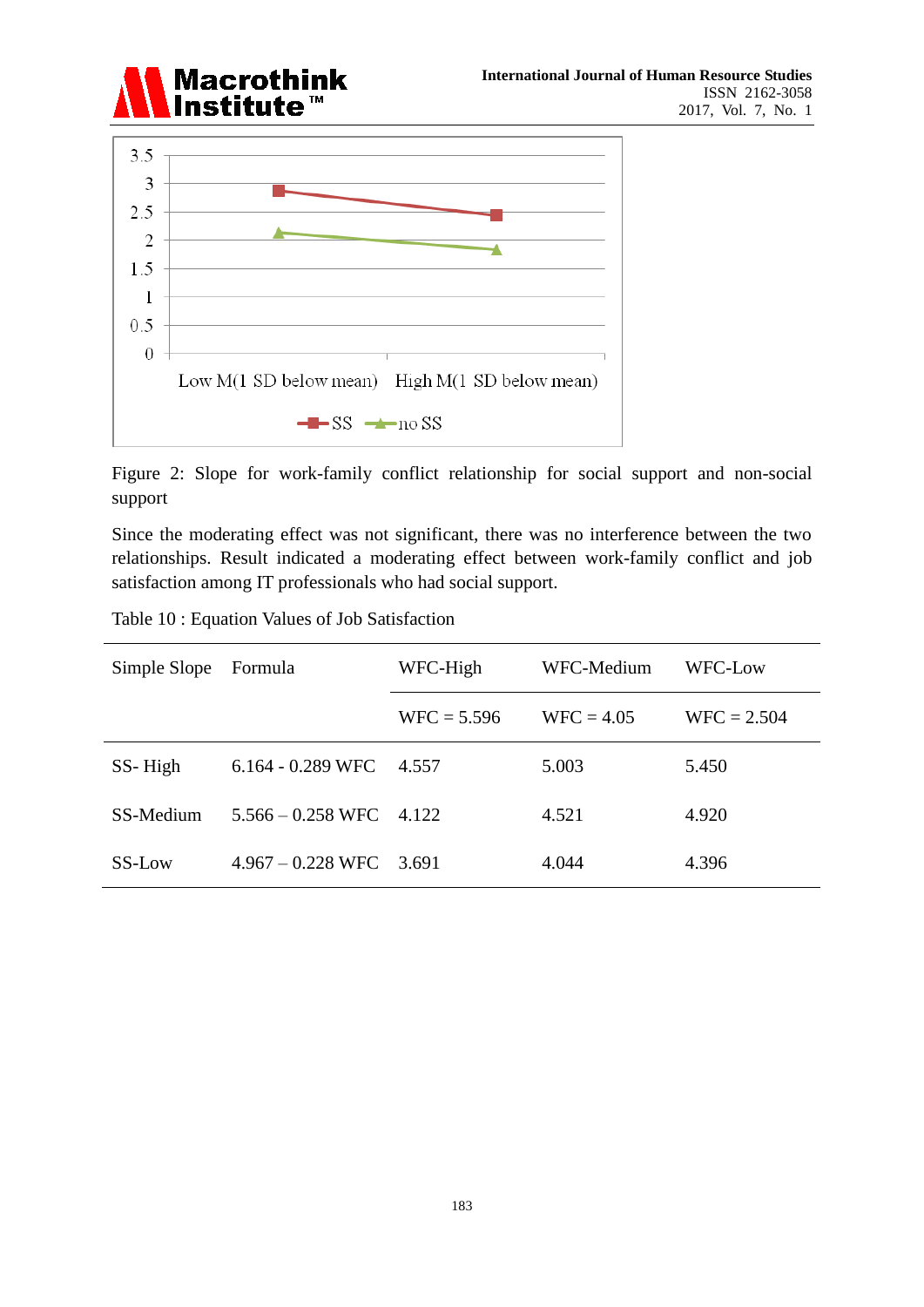





Figure 3: Simple Slope on Level of Job Satisfaction versus Level of Work-family Conflict

The simple slope was plotted to investigate the relationship between work-family conflict and job satisfaction among IT professionals in Malaysia. The findings showed that, when IT professionals perceive that their work interfere with their family life style,it affect their attitudes toward the job and reduces job satisfaction.

The result indicates that social support could not significantly moderate the relationship of work-family conflict with job satisfaction. The results of the study indicated that high level of social support did not increase job satisfaction of IT professionals. This is supported by the study done by Rathi by Barath(2013) as they argued that high social support enhances family satisfaction, but not job satisfaction

## *4.6 Summary of Hypotheses*

Results for all hypotheses are shown in Table 11 below.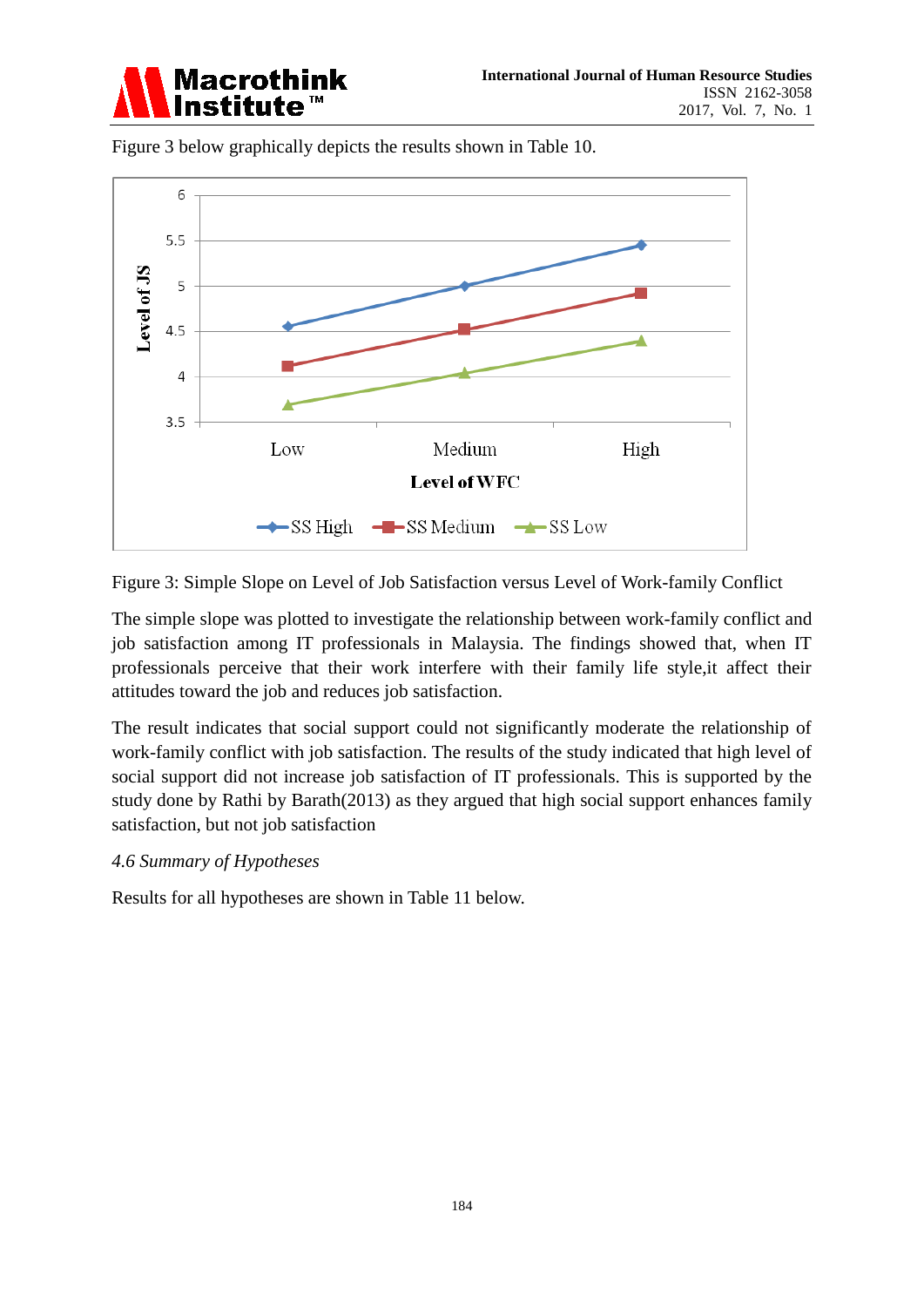

|                 | <b>Research Question</b>                                                                                                    |                 | <b>Research Objective</b>                                                                                                                      |                | <b>Hypotheses</b>                                                                                                                                                                                                                                                                  | Is it                   |
|-----------------|-----------------------------------------------------------------------------------------------------------------------------|-----------------|------------------------------------------------------------------------------------------------------------------------------------------------|----------------|------------------------------------------------------------------------------------------------------------------------------------------------------------------------------------------------------------------------------------------------------------------------------------|-------------------------|
|                 |                                                                                                                             |                 |                                                                                                                                                |                |                                                                                                                                                                                                                                                                                    | supported?              |
| RQ1             | Does<br>work-family<br>conflict<br>affect<br>job<br>satisfaction?                                                           | RO1             | To investigate<br>the effect of<br>work-family<br>conflict on<br>job<br>satisfaction                                                           | H1             | Work-family<br>conflict is<br>correlated with<br>job satisfaction                                                                                                                                                                                                                  | Supported               |
| RQ <sub>2</sub> | social<br>Does<br>support<br>affect<br>job<br>satisfaction?                                                                 | RO2             | To investigate<br>the effect of<br>social support<br>on job<br>satisfaction                                                                    | H2             | Social support<br>is correlated<br>with job<br>satisfaction                                                                                                                                                                                                                        | Supported               |
| RQ3             | social<br>Does<br>support<br>moderate the<br>relationship<br>between job<br>satisfaction<br>and<br>work-family<br>conflict? | RO <sub>3</sub> | To investigate<br>the<br>moderating<br>effect of<br>social support<br>on<br>work-family<br>conflict and<br>job<br>satisfaction<br>relationship | H <sub>3</sub> | Social support<br>moderates the<br>relationship<br>between<br>work-family<br>conflict and job<br>satisfaction.<br>Specifically, the<br>relationship<br>between<br>work-family<br>conflict and job<br>satisfaction<br>becomes less<br>negative when<br>social support<br>increases. | <b>Not</b><br>supported |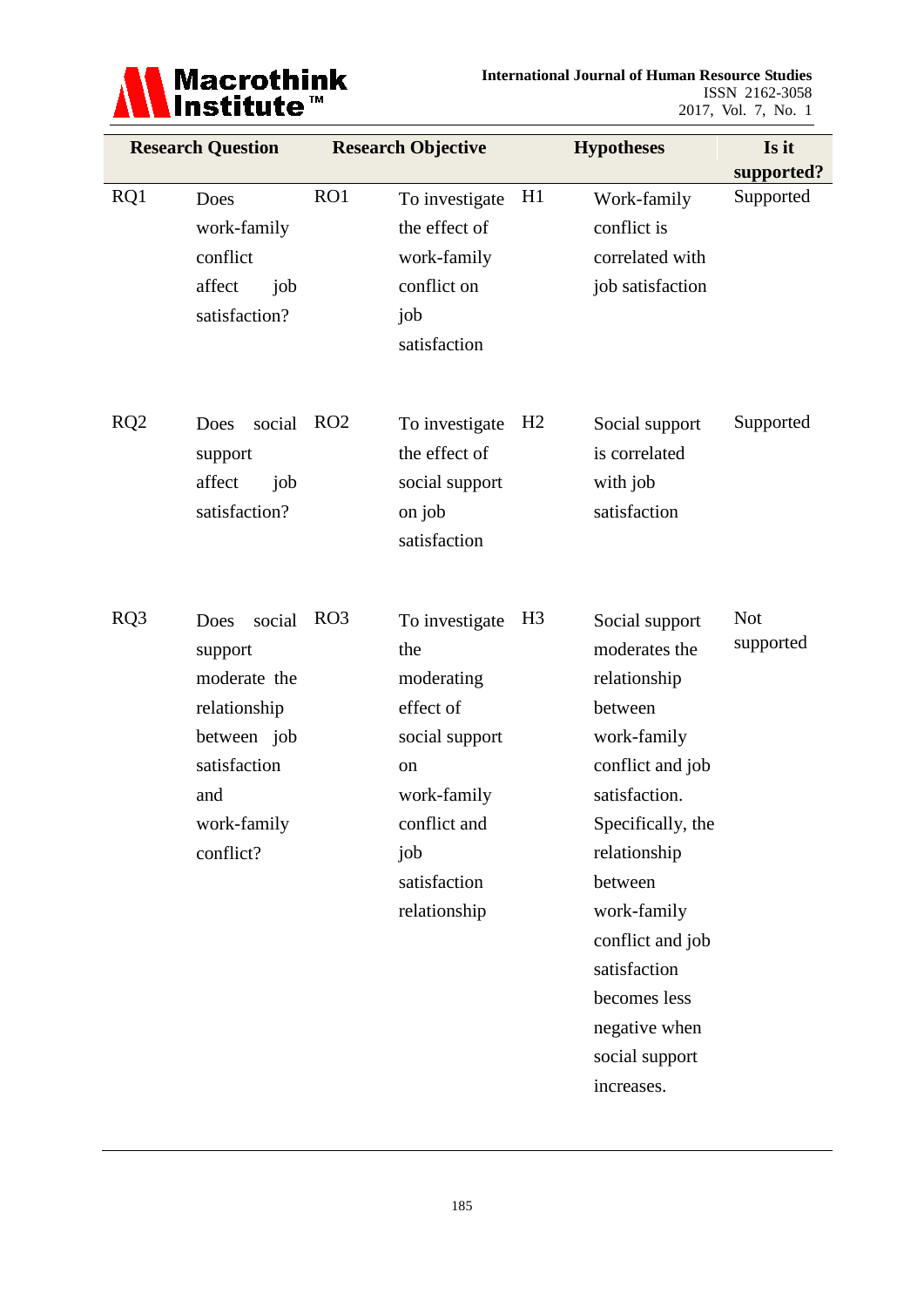

## **5. Discussion and Conclusion**

# *5.1 Relationship between Work Family Conflict and Job Satisfaction*

The findings of this study showed that workfamily conflict correlated with job satisfaction where work related tasks affect job satisfaction.This outcome are supported by several previous studies (Grandely et al, 2005; Anafarta, 2010; Grzywacz and Butler, 2005) The characteristics of software services industry in Malaysia are unique. Malaysia supports IT initiatives just like of other countries but equally important to emphasize in family value.To remain competitive in the global economy, local talent pool must be enhanced with the best skills and talents. However, to remain enthusiastic at work proves to be a challenge for many IT professionals due to work family conflicts because the nature of job easily invades their family roles, and this is supported by Grandey, Cordeiro, and Crouter (2005).

## *5.2 Relationship between Social Support and Job Satisfaction*

The findings of this study show that social support does affect job satisfaction. Married couples need more social support than singles. A marriage is a life time commitment from two different background individuals, which thus gives rise to different sets of challenges both in life and at work. Nevertheless, numerous studies have showed that individual with both psychological and material support from spouse, friends, co-workers, and family members are in better health than those with fewer supportive social contacts (Broadhead, et al., 1983).

In Malaysia, traditional values are still upheld where family is the focus of one's life. In this study, most respondents are female IT respondents. With this, it also means that the burden felt by them in terms of work family conflict is heavier than their male counterparts. In terms of male respondents, traditional values also uphold that men should be more independent and less reliant on social support to maintain their masculinity. Malaysia's emphasis on masculinity has been well-explained in Khalaf, Low, Ghorbani, and Khoei (2013), coupled with the general social-cultural factors which futher reinforce this thinking such as religion, public media, family environment, and popular lifestyle patterns. These, as a whole, hinders male IT professionals from asking for support from their co-workers.

# *5.3 Moderating Effect of Social Support on Relationship between Work Family Conflict and Job Satisfaction*

The IT professionals in this study did not feel that social support eases their workload. When encountered problems related to their works in, for example coding and fixing bugs, most prefer to turn to search engines on the Internet for help (Jay, 2009). Nevertheless, Rathi and Barath (2013) stated that social support does affect the relationship between work family conflict and family satisfaction, and this has been proven as valid.

The IT market in Malaysia is expected to increase to a value of RM 16.9billion, up 6.8% from 2012 with the growth from a supportive economic environment and government policy (Business Monitor International, 2014) which increase revenue generation, create employment, and lead to poverty reduction. MDeC have created numerous supportive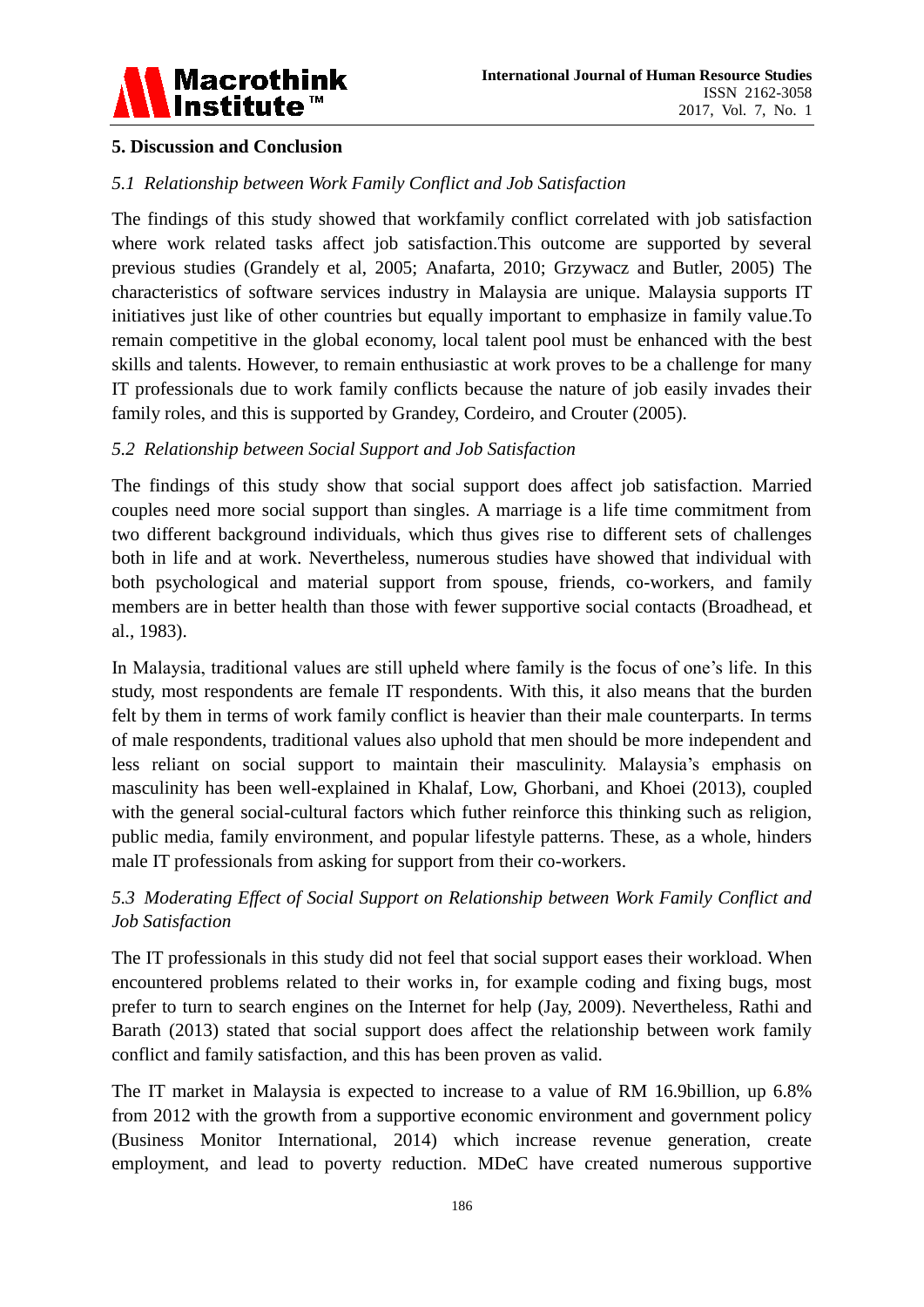

programs to boost the IT industry through several initiatives such as the Digital Malaysia program as a form of social support in term of economy (Digital Malaysia, 2013) to IT organisations or small and medium enterprise (SME). With more supports given, the workload is expected to lessen to some extent to allow IT professionals to spend time with their families and therefore, increases their job satisfaction as well as family satisfaction.

#### *5.4 Practical Implications*

The practical implications of this study are majorly in terms of the awareness given to the management and IT professionals on the importance of work life balance. This is expected to be translated into innovation of practices and strategies of new working styles to enable all parties to achieve high job satisfaction and reduce work-family conflict (Othmans, Yusof, & Osman, 2009).

Firstly, in monetary terms, it means improved productivity, cost reduction, and resources optimization. Secondly, it also means better human resource policies for developing and optimizing talent pools due to better understanding on the roles played by IT professionals (Valk & Srinivasan, 2011). The implications could be mirrored in better overtime payments or shift rotating to reduce work family conflict as well. Thirdly, it could mean more understanding working and parenting arrangements to help IT professionals coping with both their professional and family roles, which is very significant for female employees.

In the context of Malaysia, IT industry is a relatively different service industry which potentials can be tapped by different social groups like the disabled, unemployed, retirees, remote workers, and even entrepreneurs. Being involved in the industry also helps them to keep themselves abreast of globalization and technological advancement.

## *5.5 Limitations and Recommendation for Future Research*

The limitations of this study come more prominently in the small sample size focusing on IT professionals. Hence, it is suggested that future research may expand the sample size as well as further examine unexplored antecedents, consequences, and moderator effect through other quantitative or qualitative research designs.

In view of the time constraints and small sampling size, future researchers are strongly recommended to prolong their period of data collection. Other aspects of the target community that could be investigated include a more comprehensive study of workplace responsibilities and the effect of job performance on cooperation between supervisors and employees. Apart from that, communication between employees and customers is another suggestive scope for future researchers. This is because such detailed investigation will help IT professionals to develop an 'insider point-of-view', which could be very useful and practical for IT work load design.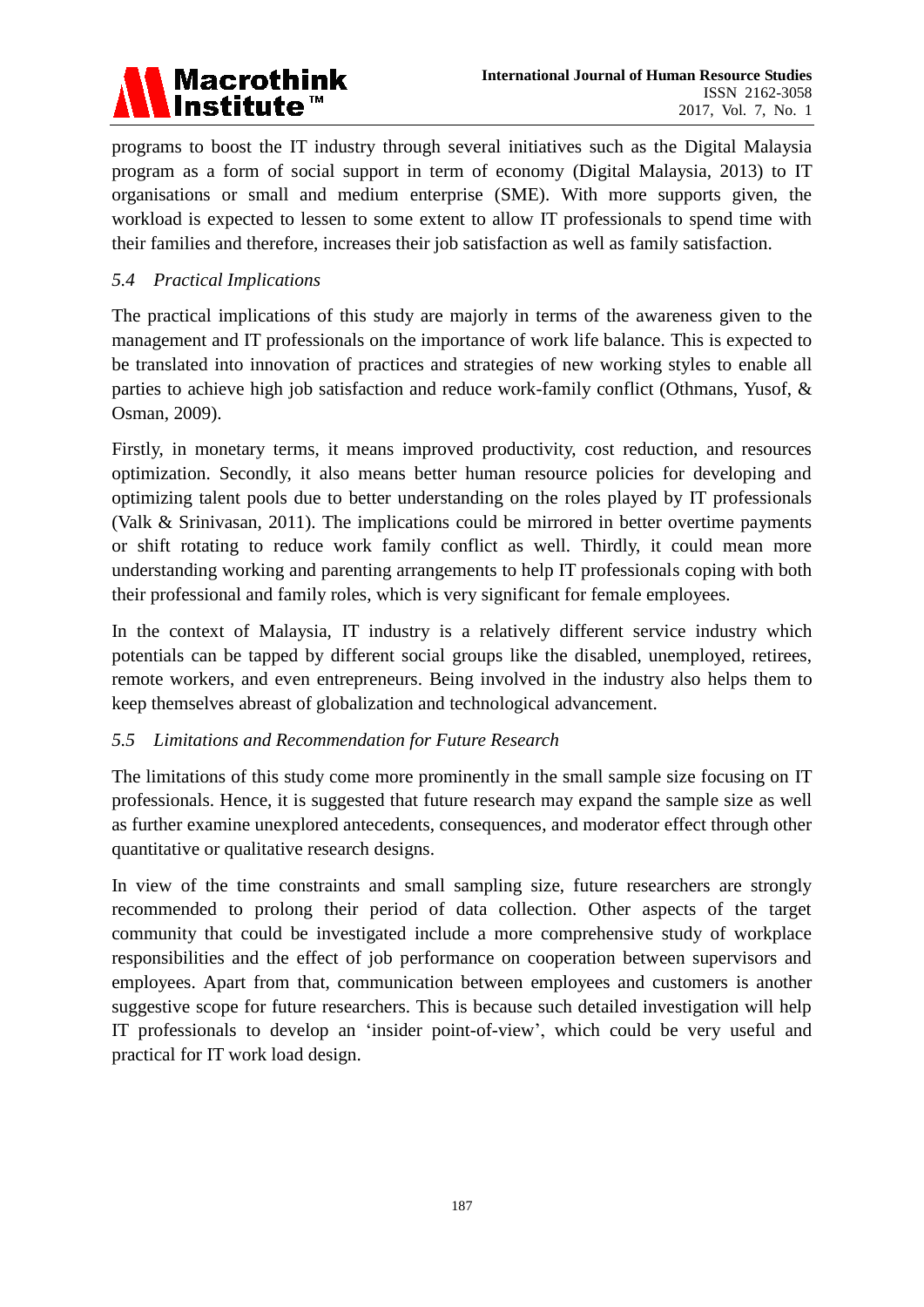

#### **References**

Allen, T. D., Herst, D. E., Bruck, C., & Sutton, M. (2000, April). Consequences associated with work-to-family conflict: A review and agenda gor future research. *Journal of Occupational Health Psychology, 5*(2), 273-308.

Anafarta, N. (2010). The Relationship between Work-Family Conflict and Job Satisfaction: A Structural Equation Modeling (SEM) Approach. *Internation Journal of Business and Management, 6*(4), 168-177.

Armstrong, D. J., Riemenschneider, C. K., Allen, M. J., & Reid, M. F. (2007). Advancement, voluntary turnover and women in IT: a cognitive study of work-family conflict. *Information & Management, 44*, 142-153.

Bradley, J. R., & Cartwright, S. (2002). Social Support, Job Stress, Health and Job Satisfaction Among Nurses in the United Kingdom. *International Journal of Stress Management, 9*(3), 163-182.

Broadhead, W. E., Kaplan , B. H., James, S. A., Wagner, E. H., Schoenbach, V. J., Grimson, R., et al. (1983). THe epidemiologic evidence for a relationship between social support and health. *American Journal of Epidemiology, 117*, 521-537.

Bruck, C. S., Allen, T. D., & Spector, P. E. (2002). The Relationship between Work-Family Conflict and Job Satisfaction: A Fine-Grained Analysis. *Journal of Vocational Behavior, 60*, 336-353.

Business Monitor International. (2014, March 12). *Malaysia Information Technology Report Q2 2014*. Retrieved April 29, 2014, from Market Research: http://www.marketresearch.com/Business-Monitor-International-v304/Malaysia-Information-Technology-Q2-8070089/

Digital Malaysia. (2013). *About Digital Malaysia*. Retrieved November 23, 2013, from Digital Malaysia: http://www.digitalmalaysia.my/about-digital-transformation-programme/

Digital News Asia. (2013, September 18). *Digital Malaysia: First Year Report Card*. Retrieved November 23, 2013, from Digital News Asia: http://www.digitalnewsasia.com/digital-economy/digital-malaysia-first-year-report-card

Ethiraj, S. K., Kale, P., Krishnan, M. S., & Singh, J. V. (2005). Where do capabilities come from and how do they matter? A case in the sofiware services industry. *Strategic Management Journal, 26*(1), 25-45.

Hackman, J. R., & Oldham, G. R. (1975). Development of job diagnostic survey. *Journal of Applied Psychology, 60*(2), 159-170.

Hair, J. F., Black, W. C., Babin, B. J., Anderson, R. E., & Tatham, R. L. (2006). *Multivariate data analysis* (6 ed.). New Jersey: Pearson Prentice Hall.

Hayes, A. F. (2013). *Introduction to Mediation, Moderation and Conditional Process Analysis: A Regression-Based Approach*. Retrieved December 23, 2013, from afhayes: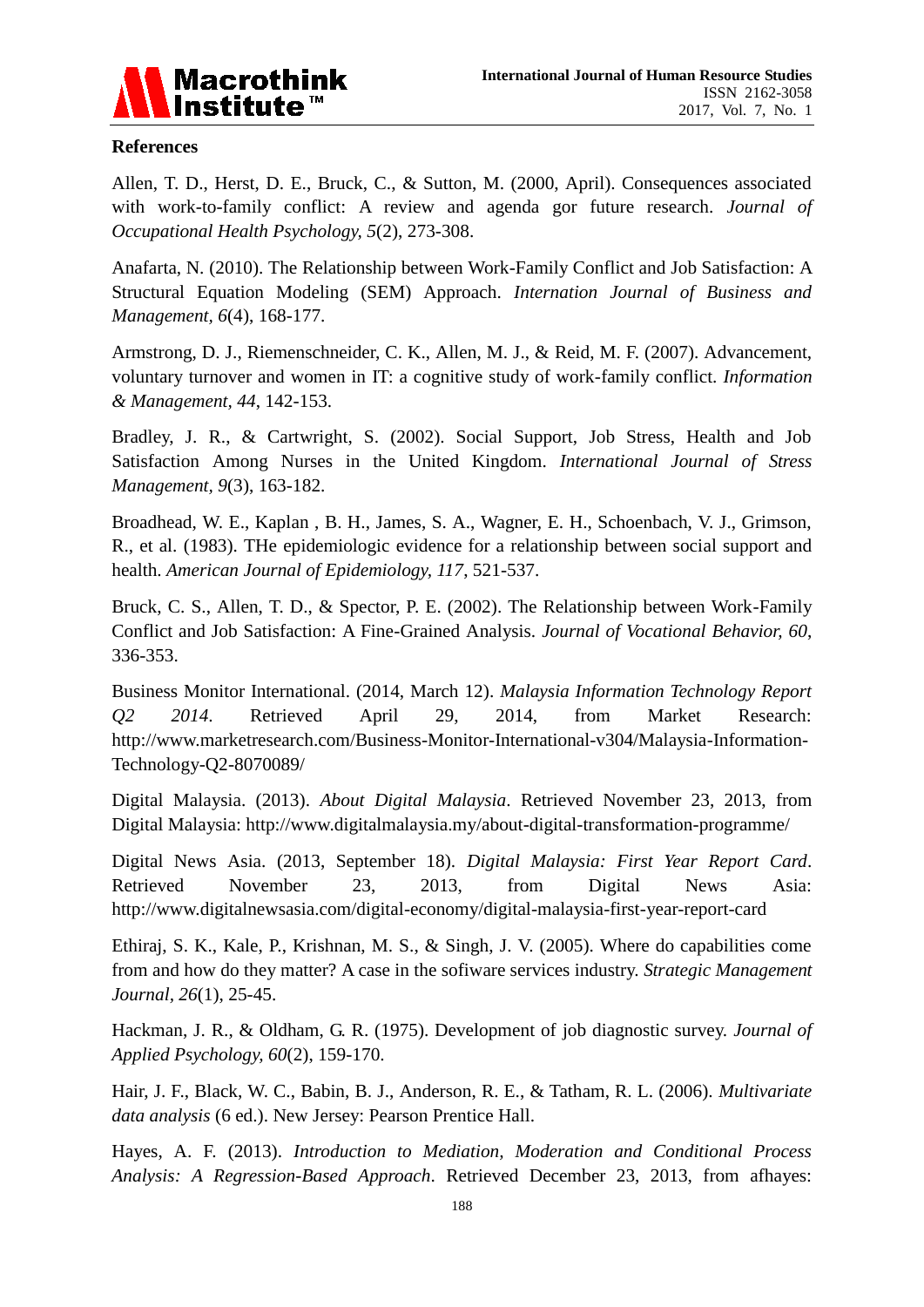

http://www.afhayes.com/introduction-to-mediation-moderation-and-conditional-process-anal ysis.html

Jay. (2009, July 28). *SEO Guide for Programmers & Developers*. Retrieved April 29, 2014, from Tech Wyse:

http://www.techwyse.com/blog/search-engine-optimization/seo-guide-for-programmers-anddevelopers/

Karasek, R., & Theorell, T. (1990). *Healthy work: Stress, productivity and the reconstruction of working life.* New York: Basic Books, a division of Harper-Collions Publishers.

Karatepe, O. M., & Baddar, L. (2006, October). An empirical study of the selected consequences of frontline employees' work–family conflict and family–work conflict. *Tourism Management, 27*(5), 1017-1028.

Khalaf, F. Z., Low, W. Y., Ghorbani, B., & Khoei, M. E. (2013). Perception of masculinity amongst young Malaysian men: a quantitatuve study of university students. *BMC Public Health, 13*(1062), 1-8.

Kossek, E. E., & Ozeki, C. (1998). Work-family conflict, policies, and the job-life satisfaction relatetionship: A review and directions for organizational behavior-human resources research. *Journal of Applied Psychology, 83*, 139-149.

Lehner, B. S., Jung, J., Lorenz, B. S., Nitzsche, A., Driller, E., Wasem, J., et al. (2013). Psychosocial factors in the information and communication technology sector. *Management Decision, 51*(9), 1878-1892.

Liberman, B. E. (2012). *The mediating role of family-work conflict on the relationship between family and work domain variables and employment trade-offs.* (L. Roberson, Ed.) Retrieved December 20, 2013, from Academic Commons: http://academiccommons.columbia.edu/download/fedora\_content/download/ac:146457/CON TENT/Liberman\_columbia\_0054D\_10656.pdf

Long, C.S& Lee Y.T (2011). The Relationship Between leadership styles, job satisfaction and employees' turnover intention : A Literature Review.*Research Journal of Business Management.*5(3), 91-100.

Moeller, C., & Chung-Yan, G. A. (2013). Effect of social support on professors' work stress. *International Journal of Educational Management, 27*(3), 188-202.

Mathew, J. (2007). The relationship of organisational culture with productivity and quality: a study of Indian software organisations. *Employee Relations, 29*(6), 677-695.

Melville, N. (2010). Information systems innovation for environmental sustainability. *Management Information Systems Quarterly, 37*(4), 1-21.

Netemeyer, R. G., Boles, J. S., & McMurian, R. (1996). Development and validation of work - family conflict and family-work conflict scales. *Journal of Applied Psychology, 81*(4), 400-410.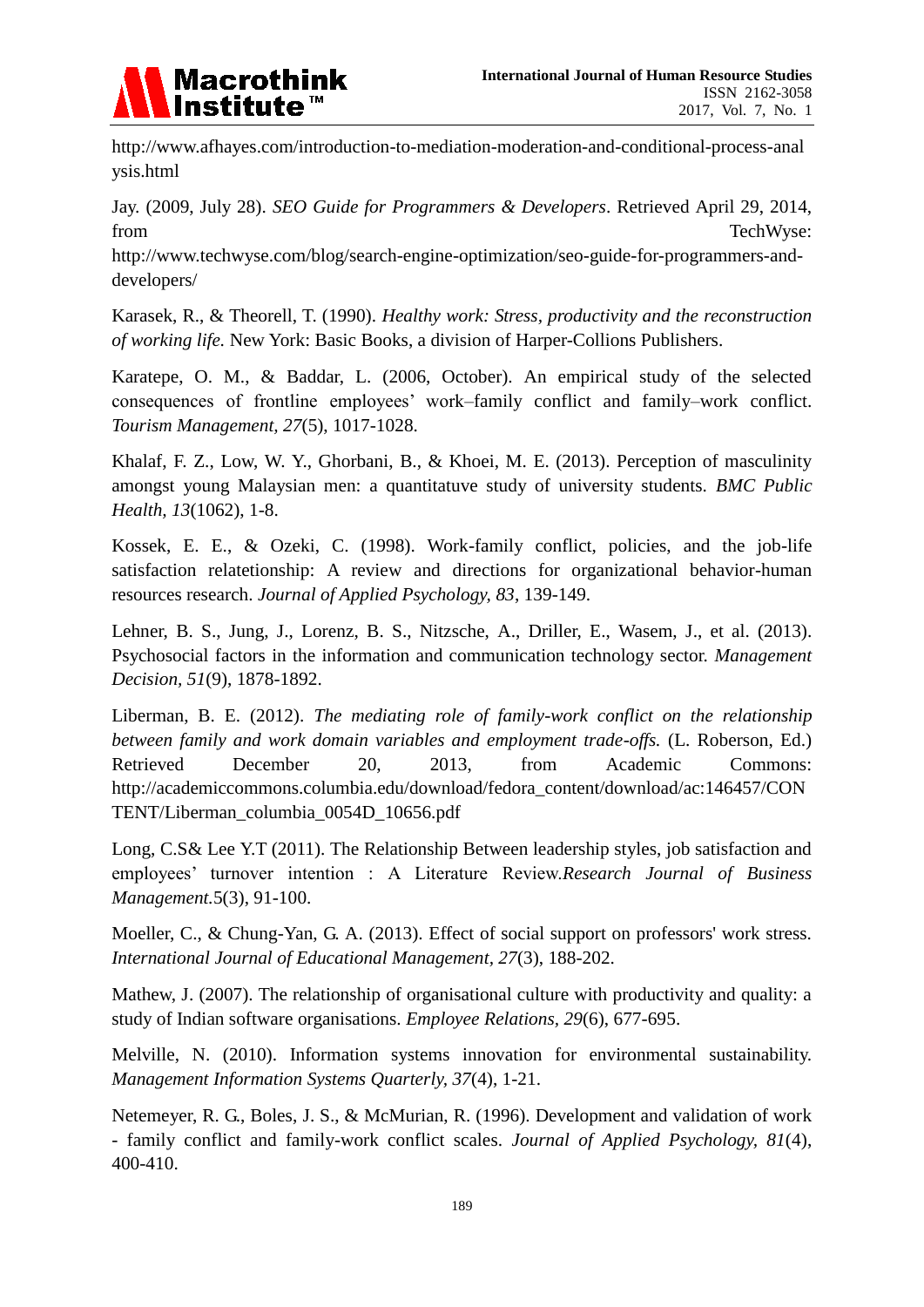

ORSP KEAN. (2004). *Moderation and Mediation.* Retrieved December 20, 2013, from Office of Research and Sponsored Programs: http://orsp.kean.edu/documents/Moderation\_Meditation.pdf

Othmans, N., Yusof, S. M., & Osman, W. S. (2009). A COnflict between Professional vs. Domestic Life? Understanding the Use of ICT in Teleworking for Balance in WOrk and Family Units. *Journal of Computer and INformation Science, 2*(2), 3-25.

Pallant, J. (2010). *SPSS SURVIVAL MANUAL: A step by step guide to data analysis using SPSS* (4th ed.). Singapore: McGraw-Hill Education.

Pemandu. (2012, July). *Crucial areas for development.* Retrieved November 18, 2013, from Inside Malaysia: http://etp.pemandu.gov.my/upload/Inside%20Investor%20-%20Technology%20and%20Inno vation.pdf

Posig, M., & Kickul, J. (2004). Work-role expectations and work family conflict: gender deferences in emotional exhausion. *Women in Management Review, 19*(7), 373-386.

Pusat Teknologi Maklumat. (2011, January 31). *Infosys Campus Connect Program for Final Year Students*. Retrieved December 9, 2013, from MYUM: http://myum.um.edu.my/mainpage.php?module=News\_khas&show=1&id=293

Rathi, N., & Barath, M. (2013). Work-family conflict and job and family satisfaction: Moderating effect of social support among police personnel. *Equality, Diversity and Inclusion: An International Journal, 32*(4), 438-454.

Renu, S. (2013, October 29). *Work Life Balance: Issues and Challenges in the Information Technology Sector*. Retrieved November 18, 2013, from Christ University Institutional Repository: http://repository.christuniversity.in/5127/

Scholarios, D., & Marks, A. (2004). Work-life balance and the software worker. *Human Resource Management Journal, 14*(2), 54-75.

Steenbergen, V. F., Ellemers, N., & Elianne, F. (2009). Is manageing the work-family interface worthwhile?Benefits for employee health and performance. *Journal of Organizational Behavior, 30*, 617-642.

Tabachnick, B. G., & Fidell, L. S. (2007). *Using multivariate statistics* (5th ed.). Boston: Pearson Education.

TalentCorp. (2011). *Expatriates*. Retrieved April 29, 2014, from Talent Corp Malaysia: http://www.talentcorp.com.my/expatriates/

The Pennsylvania State University. (2010). *Job satisfaction: Do I like my job?* Retrieved November 18, 2013, from Wikispases: https://wikispaces.psu.edu/display/PSYCH484/11.+Job+Satisfaction

Valk, R., & Srinivasan, V. (2011, January). Work-family balance of Indian women software professionals: A qualitative study. *Journal of Hepatology, 23*(1), 39-50.